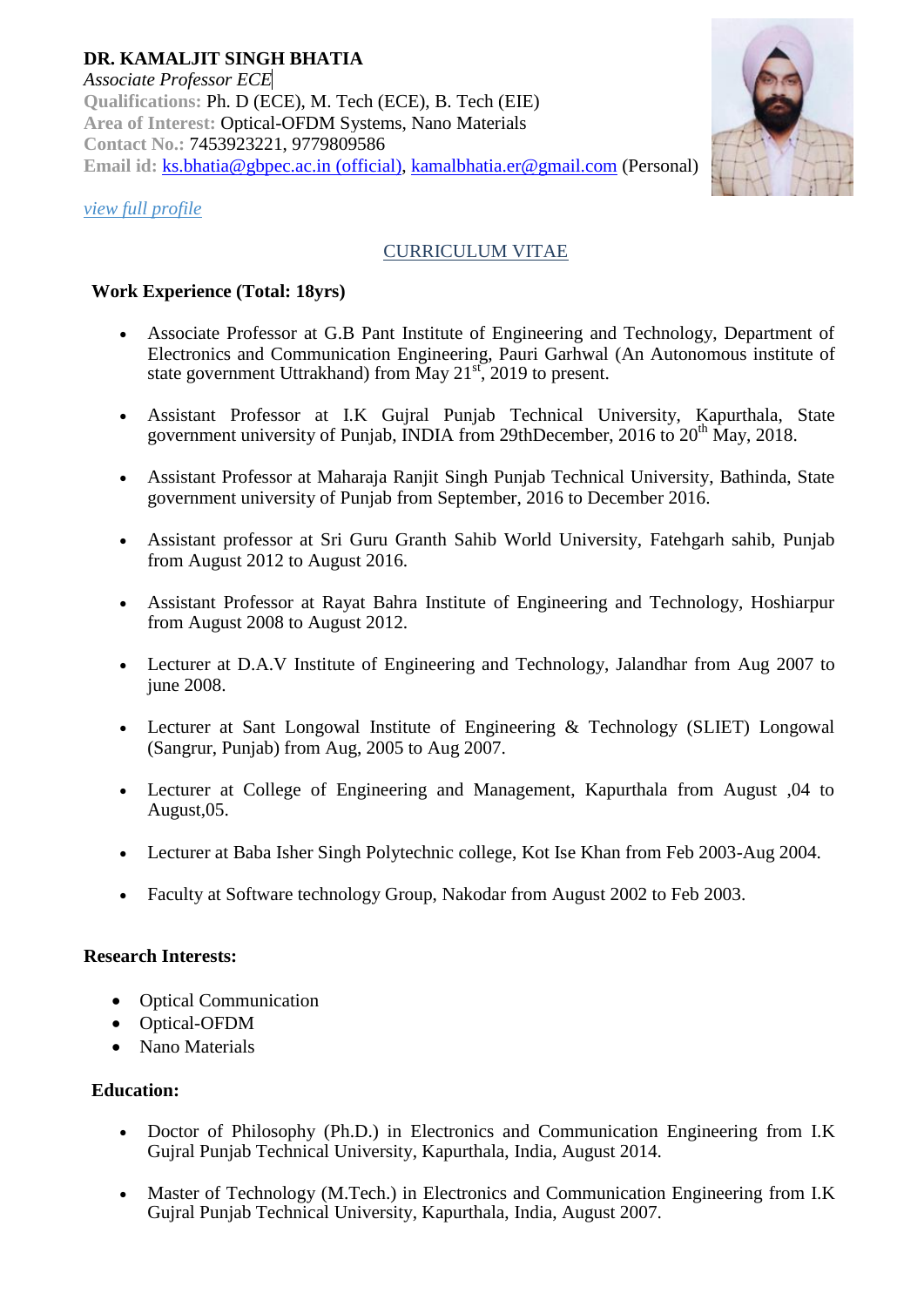Bachelor of Engineering (B.E.) in Electronics and Instrumentation Engineering from I.K Gujral Punjab Technical University, Kapurthala, India, August 2002.

## **Google Scholar Profile:**

(Link[:https://scholar.google.co.in/citations?hl=en&user=41sexPoAAAAJ&scilu=&scisig=AMD79ooA](https://scholar.google.co.in/citations?hl=en&user=41sexPoAAAAJ&scilu=&scisig=AMD79ooAAAAAXypbMVJrrxnQuvAFhQCsa_Mw_iL4hTVn&gmla=AJsN-F7wQtHatRY_W3ReVZudT97UQG3bgXbAUN39MLDftd92JNJTgs5tf2cRXXRKpq7NGP593hb96nEeUT7zZB2nezR_kIJMcn5dFhnFpicRYqLe3OTtoa5e6U-utUt3kQ3S6iuiL9Pg&sciund=4743408725101077400) [AAAAXypbMVJrrxnQuvAFhQCsa\\_Mw\\_iL4hTVn&gmla=AJsN-](https://scholar.google.co.in/citations?hl=en&user=41sexPoAAAAJ&scilu=&scisig=AMD79ooAAAAAXypbMVJrrxnQuvAFhQCsa_Mw_iL4hTVn&gmla=AJsN-F7wQtHatRY_W3ReVZudT97UQG3bgXbAUN39MLDftd92JNJTgs5tf2cRXXRKpq7NGP593hb96nEeUT7zZB2nezR_kIJMcn5dFhnFpicRYqLe3OTtoa5e6U-utUt3kQ3S6iuiL9Pg&sciund=4743408725101077400)[F7wQtHatRY\\_W3ReVZudT97UQG3bgXbAUN39MLDftd92JNJTgs5tf2cRXXRKpq7NGP593hb96nE](https://scholar.google.co.in/citations?hl=en&user=41sexPoAAAAJ&scilu=&scisig=AMD79ooAAAAAXypbMVJrrxnQuvAFhQCsa_Mw_iL4hTVn&gmla=AJsN-F7wQtHatRY_W3ReVZudT97UQG3bgXbAUN39MLDftd92JNJTgs5tf2cRXXRKpq7NGP593hb96nEeUT7zZB2nezR_kIJMcn5dFhnFpicRYqLe3OTtoa5e6U-utUt3kQ3S6iuiL9Pg&sciund=4743408725101077400) [eUT7zZB2nezR\\_kIJMcn5dFhnFpicRYqLe3OTtoa5e6U](https://scholar.google.co.in/citations?hl=en&user=41sexPoAAAAJ&scilu=&scisig=AMD79ooAAAAAXypbMVJrrxnQuvAFhQCsa_Mw_iL4hTVn&gmla=AJsN-F7wQtHatRY_W3ReVZudT97UQG3bgXbAUN39MLDftd92JNJTgs5tf2cRXXRKpq7NGP593hb96nEeUT7zZB2nezR_kIJMcn5dFhnFpicRYqLe3OTtoa5e6U-utUt3kQ3S6iuiL9Pg&sciund=4743408725101077400)[utUt3kQ3S6iuiL9Pg&sciund=4743408725101077400\)](https://scholar.google.co.in/citations?hl=en&user=41sexPoAAAAJ&scilu=&scisig=AMD79ooAAAAAXypbMVJrrxnQuvAFhQCsa_Mw_iL4hTVn&gmla=AJsN-F7wQtHatRY_W3ReVZudT97UQG3bgXbAUN39MLDftd92JNJTgs5tf2cRXXRKpq7NGP593hb96nEeUT7zZB2nezR_kIJMcn5dFhnFpicRYqLe3OTtoa5e6U-utUt3kQ3S6iuiL9Pg&sciund=4743408725101077400)

#### **Administrative Experience:**

- **1.** Public Information Officer at G.B Pant Institute of Engineering and Technology, Pauri Garhwal. From September 2019 to till date.
- **2.** Coordinator of Professional Societies at G.B Pant Institute of Engineering and Technology, Pauri Garhwal. From August 2019 to till date.
- **3.** Coordinator of ISTE Chapter at G.B Pant Institute of Engineering and Technology, Pauri Garhwal. From August 2019 to till date.
- **4.** Branch Counselor IEEE Student Branch at G.B Pant Institute of Engineering and Technology, Pauri Garhwal. From August 2020 to till date.
- **5.** Head of Department at Department of Electrical Engineering, I.K Gujral Punjab Technical University, Kapurthala, State government university of Punjab, India, from 29thDecember, 2016 to  $20^{th}$  May, 2018.
- **6.** Expert member, Board of Studies, Department of Electronics & Communication Engineering, I.K Gujral Punjab Technical University, Kapurthala, State government university of Punjab, India.
- **7.** Expert member, Board of Studies, Department of Electrical Engineering, I.K Gujral Punjab Technical University, Kapurthala, State government university of Punjab, India.
- **8.** Expert member, Board of Studies, Department of Electronics & Communication Engineering, Maharaja Ranjit Singh Punjab Technical University, Bathinda, State government university of Punjab , India
- **9.** Head of Department at Rayat Bahra Institute of Engineering and Technology, August 2008 to August 2010.
- **10.** Controller of examination at Rayat Bahra Institute of Engineering and Technology, August 2010 to August 2012.
- **11.** Training and Placement Incharge at CEM, Kapurthala, August 2010 to August 2012.

## **Research Publications:**

Patent: Published Patent entitled "Fractal Monopol Antenna for S-Band and C-Band wireless applications" in the Patent Journal of India with Issue No. 39/2018 dated: 28 September, 2018

## **Books:**

- **1.** K. S. Bhatia, An Analysis of CATV Transmission using different modulation formats, LAP LABERT academic international publishing, 2010
- **2.** K. S. Bhatia, H. Kaur, Vibrations measurements using DSP system, LAP LABERT academic international publishing, 2010
- **3.** K. S. Bhatia, Optical Communication System, LAP LABERT Academic international publishing, 2010
- **4.** K. S. Bhatia, Optical OFDM System, LAP LABERT Academic international publishing, 2010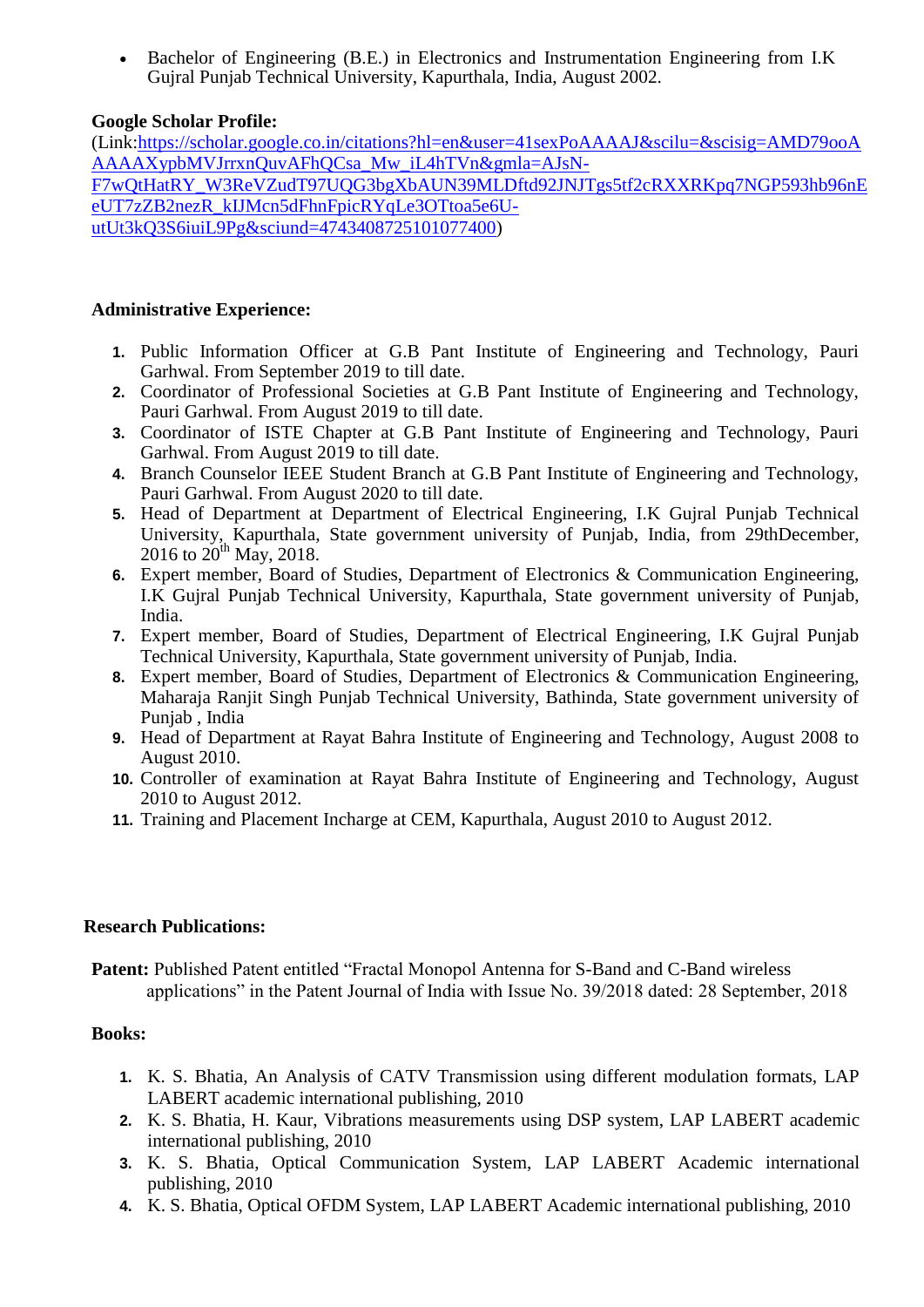# **Book Chapters:**

 B. Singh, N. Kaur, K.S. Bhatia, Keystroke Dynamics For Mobile User Authentication 2328-1405 pp : 64-78, In: Hidden Link Prediction in Stochastic Social Networks, ISBN13: 9781522590965, 2020

# **Journal Papers:**

| S.N<br>$\bf{0}$         | <b>Title of paper with Page</b><br>No.                                                                                | Journal's                                                                                                                         | <b>ISSN/ISB</b><br>N <sub>No.</sub>                                                               | Whether<br>peer                              | No. of<br>$co-$ |
|-------------------------|-----------------------------------------------------------------------------------------------------------------------|-----------------------------------------------------------------------------------------------------------------------------------|---------------------------------------------------------------------------------------------------|----------------------------------------------|-----------------|
|                         |                                                                                                                       |                                                                                                                                   |                                                                                                   | reviewed.<br><b>Impact</b><br>factor, if any | authors         |
| $\mathbf{1}$            | A Compact CPW-Fed<br><b>Planar Stacked Circle</b><br>Patch Antenna for<br><b>Wideband Applications</b>                | <b>Wireless Personal</b><br>Communications                                                                                        | In Press                                                                                          | Yes,<br><b>SCI</b><br>(Springer)             | 03              |
| $\overline{2}$          | A Three-Step<br><b>Authentication Model for</b><br>Mobile Phone User Using<br><b>Keystroke Dynamics</b>               | <b>IEEE</b> Access                                                                                                                | <b>VOLUME</b><br>8,2020<br>125909-<br>125922                                                      | <b>SCI</b>                                   | 03              |
| 3                       | Experimental analysis of<br>intermodulation distortion<br>and error vector module<br>for multitone RoF-OFDM<br>system | <b>OPTOELECTRONI</b><br><b>CS AND</b><br><b>ADVANCED</b><br><b>MATERIALS-</b><br><b>RAPID</b><br><b>COMMUNICATIO</b><br><b>NS</b> | Vol. 14,<br>No. 1-2, p.<br>$37 - 42$                                                              | January-<br>February<br>2020                 | 3               |
| $\overline{\mathbf{4}}$ | Design of Wideband<br>Flower-Shaped Microstrip<br><b>Patch Antenna for Portable</b><br>Applications                   | Wireless personal<br>communication                                                                                                | 109(7)                                                                                            | May 2019                                     | 3               |
| 5                       | Analyzing user typing<br>behavior in different<br>positions using keystroke<br>dynamics for mobile<br>phones          | Journal of Discrete<br>Mathematical<br>Sciences and<br>Cryptography<br>(Taylor and<br>francis)                                    | Vol 22,<br>Issue No. 4<br>pp: 591-<br>603                                                         | 01 Sep 2019                                  | 3               |
| 6                       | <b>Keystroke Dynamics For</b><br>Mobile User<br>Authentication                                                        | Hidden Link<br>Prediction in<br><b>Stochastic Social</b><br>Networks                                                              | 2328-1405<br>pp: 64-78                                                                            |                                              | 3               |
| $\overline{7}$          | Design of Metamaterial-<br><b>Loaded Rectangular Patch</b><br>Antenna for<br>SatelliteCommunication<br>Applications   | Iranian Journal of<br>Science and<br>Technology,<br>Transactions of<br>Electrical<br>Engineering                                  | Print<br><b>ISSN2228-</b><br>6179<br>Online<br>ISSN2364-<br>1827<br>43, pages 3<br>$9 - 49(2019)$ | Yes:<br><b>SCI</b><br>0.519                  | 02              |
| 8                       | A Novel Chaos-Based                                                                                                   | Journal of Optical                                                                                                                | 1943-0620<br>(print)                                                                              | Yes:<br><b>SCI</b>                           | 02              |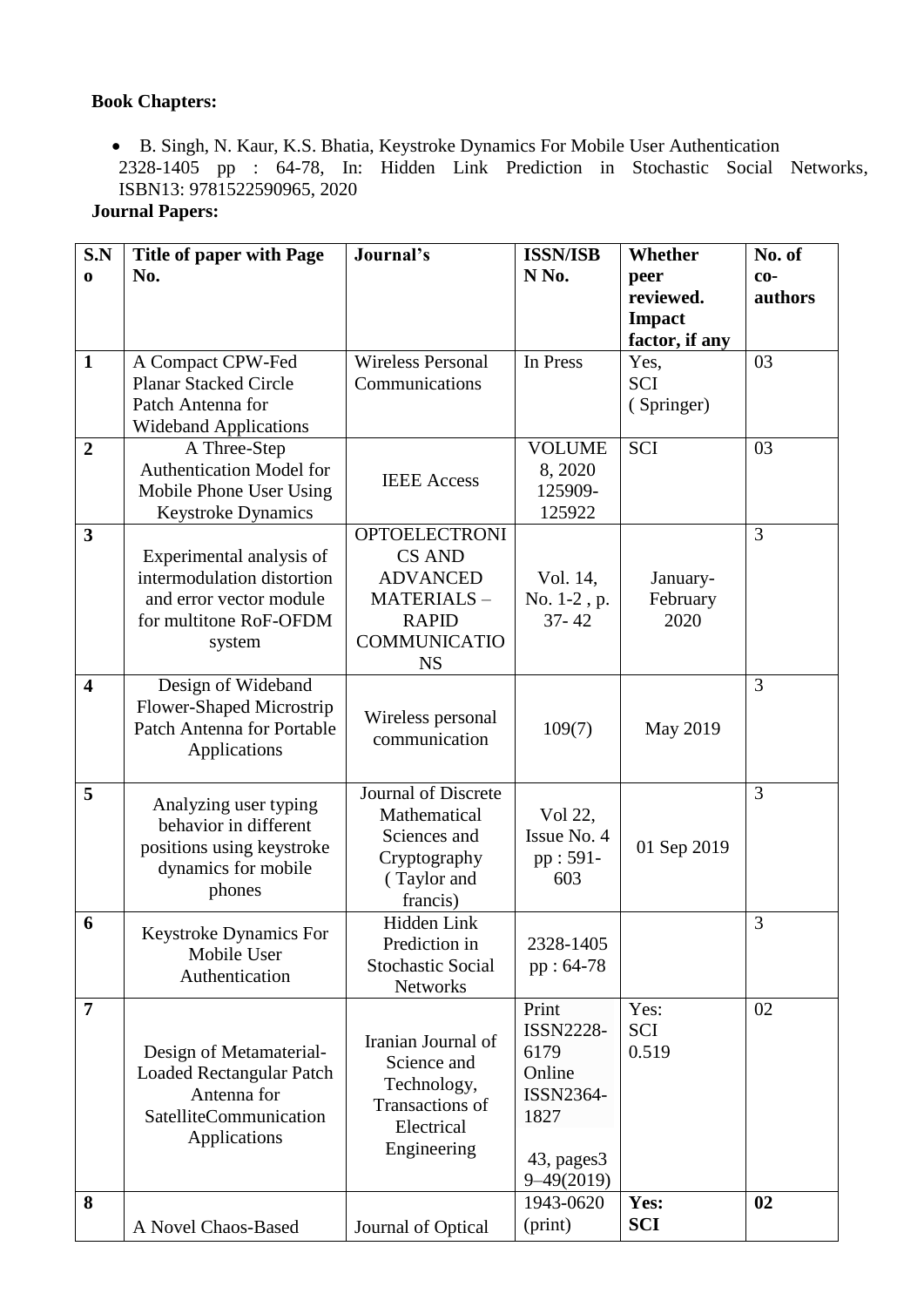|    | <b>Encryption Approach for</b>                      | Communications          | 1943-0639               | 2.74               |    |
|----|-----------------------------------------------------|-------------------------|-------------------------|--------------------|----|
|    | <b>Future-Generation Passive</b>                    | and Networking          | (online)                |                    |    |
|    | <b>Optical Networks Using</b>                       |                         | Vol.                    |                    |    |
|    | $SHA-2$                                             |                         | 9,Issue                 |                    |    |
|    |                                                     |                         | $12$ , pp.              |                    |    |
|    |                                                     |                         | 1184-                   |                    |    |
|    |                                                     |                         | 1190(2017)              |                    |    |
|    |                                                     |                         |                         |                    |    |
| 9  |                                                     |                         | 1387-974X               | Yes:               | 02 |
|    |                                                     |                         | (print                  | <b>SCI</b>         |    |
|    |                                                     |                         | version)                | 1.203              |    |
|    |                                                     |                         | 1572-8188               |                    |    |
|    | A Novel Approach for                                |                         | (electronic             |                    |    |
|    | Physical Layer Security in                          | <b>Photonic Network</b> | version)                |                    |    |
|    | <b>Future-Generation Passive</b>                    | Communications          | 35(11):1                |                    |    |
|    | <b>Optical Networks</b>                             |                         | 10.,                    |                    |    |
|    |                                                     |                         | DOI: 10.10              |                    |    |
|    |                                                     |                         | 07/s11107-              |                    |    |
|    |                                                     |                         | 017-0738-               |                    |    |
|    |                                                     |                         | 4.<br>Print             |                    |    |
| 10 |                                                     |                         | <b>ISSN1432-</b>        | Yes:<br><b>SCI</b> | 02 |
|    |                                                     |                         | 7643                    | 2.36               |    |
|    | Design optimization of<br><b>CPW-fed microstrip</b> |                         | Online                  |                    |    |
|    | patch antenna using                                 | Soft Computing,         | <b>ISSN1433-</b>        |                    |    |
|    | constrained ABFO                                    | Springer,               | 7479                    |                    |    |
|    | algorithm                                           |                         | 22, pages8              |                    |    |
|    |                                                     |                         | $301 -$                 |                    |    |
|    |                                                     |                         | 8315(2018)              |                    |    |
|    |                                                     |                         |                         |                    |    |
| 11 | Peak-to-average<br>power                            | <b>IET</b>              | <b>ISSN 1751-</b>       | Yes,               | 02 |
|    | ratio reduction using coded                         | Optoelectronics.        | 8768                    | SCI                |    |
|    | signal<br>in<br>optical-                            |                         | Available               | 1.12               |    |
|    | orthogonal<br>frequency                             |                         | on IEEE                 |                    |    |
|    | multiplexing<br>division                            |                         | explore                 |                    |    |
|    | systems                                             |                         | Vol. 6, Iss.            |                    |    |
|    |                                                     |                         | 5, pp. 250-             |                    |    |
|    |                                                     |                         | 254/2012                |                    |    |
| 12 | Design and simulation of                            | Journal of Russian      | (SPRINGE                | Yes,               | 02 |
|    | optical-OFDM systems                                | Laser Research          | R'S                     | SCI                |    |
|    |                                                     |                         |                         | 0.7                |    |
|    |                                                     |                         | <b>ISSN 1573-</b>       |                    |    |
|    |                                                     |                         | 8760                    |                    |    |
|    |                                                     |                         | (Online)                |                    |    |
|    |                                                     |                         | Volume 33,<br>Number 5, |                    |    |
|    |                                                     |                         | $202 -$                 |                    |    |
|    |                                                     |                         | pp.<br>208,             |                    |    |
|    |                                                     |                         | September,              |                    |    |
|    |                                                     |                         | 2012                    |                    |    |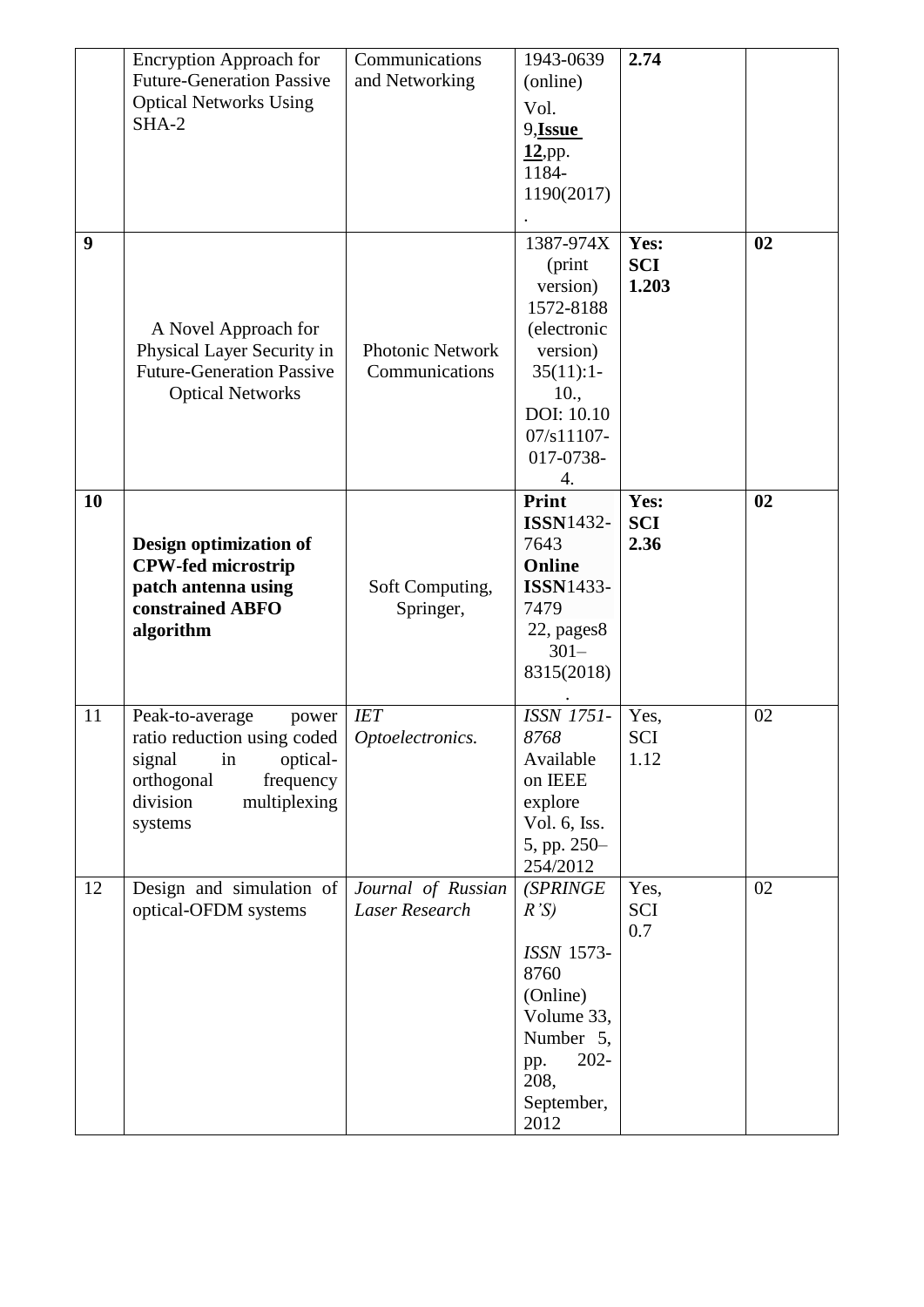| 13 | Simulative<br>Analysis<br>of<br>Integrated<br><b>DWDM</b><br>and<br>MIMO-OFDM<br>System<br>with OADM                                               | Optik - Int. J. Light<br>Electron Opt.                            | (Elsever's)<br><b>ISSN: 0030</b><br>$-4026$<br>Volume 12,<br>Issue 4,<br>Elsevier<br>Science<br>(2013)<br>$117 - 121$        | Yes,<br><b>SCI</b><br>0.7 | 02 |
|----|----------------------------------------------------------------------------------------------------------------------------------------------------|-------------------------------------------------------------------|------------------------------------------------------------------------------------------------------------------------------|---------------------------|----|
| 14 | An adaptive compensation<br>scheme-based coded direct<br>detection<br>optical-<br>frequency<br>orthogonal<br>division multiplex(OFDM)<br>system    | Computers<br>and<br>Electrical<br>Engineering                     | (Elsevier's)<br><b>ISSN: 0045</b><br>-7906,<br>Volume 38,<br>$1573-$<br>1578, 2012                                           | Yes,<br>SCI<br>0.7        | 02 |
| 15 | Modeling and simulative<br>analysis of<br>performance<br><b>OADM</b><br>for<br>hybrid<br>multiplexed<br>Optical-<br><b>OFDM</b> system             | Optik - Int. J. Light<br>Electron Opt.                            | (Elsever's)<br><b>ISSN: 0030</b><br>$-4026$<br>Pages<br>$1907 -$<br>1911, July<br>2013                                       | Yes,<br><b>SCI</b><br>0.7 | 02 |
| 16 | Monitoring<br>and<br>Compensation of optical<br>telecommunication<br>channels by using Optical<br>add drop multiplexers for<br>Optical OFDM system | Journal of Optical<br>Communications,<br>Germany                  | De Gruyter<br>Mounton<br>Online<br><b>ISSN:</b><br>2191-6322<br>Vol.33,Issu<br>$e$ 2, $pp$<br>234-238,<br>2012               | Yes,                      | 02 |
| 17 | Effect of line coding on<br>jitter and initial laser phase<br>Q-value<br>soliton<br>in<br>on<br>transmission                                       | optik - International<br>Journal for Light<br>and Electron Optics | <b>ELSEVIER</b><br>$\degree$ <sub>S</sub><br><b>ISSN: 0030</b><br>$-4026$<br>Volume<br>125, Issue<br>2, pp.805-<br>809, 2014 | Yes,<br><b>SCI</b><br>0.7 | 02 |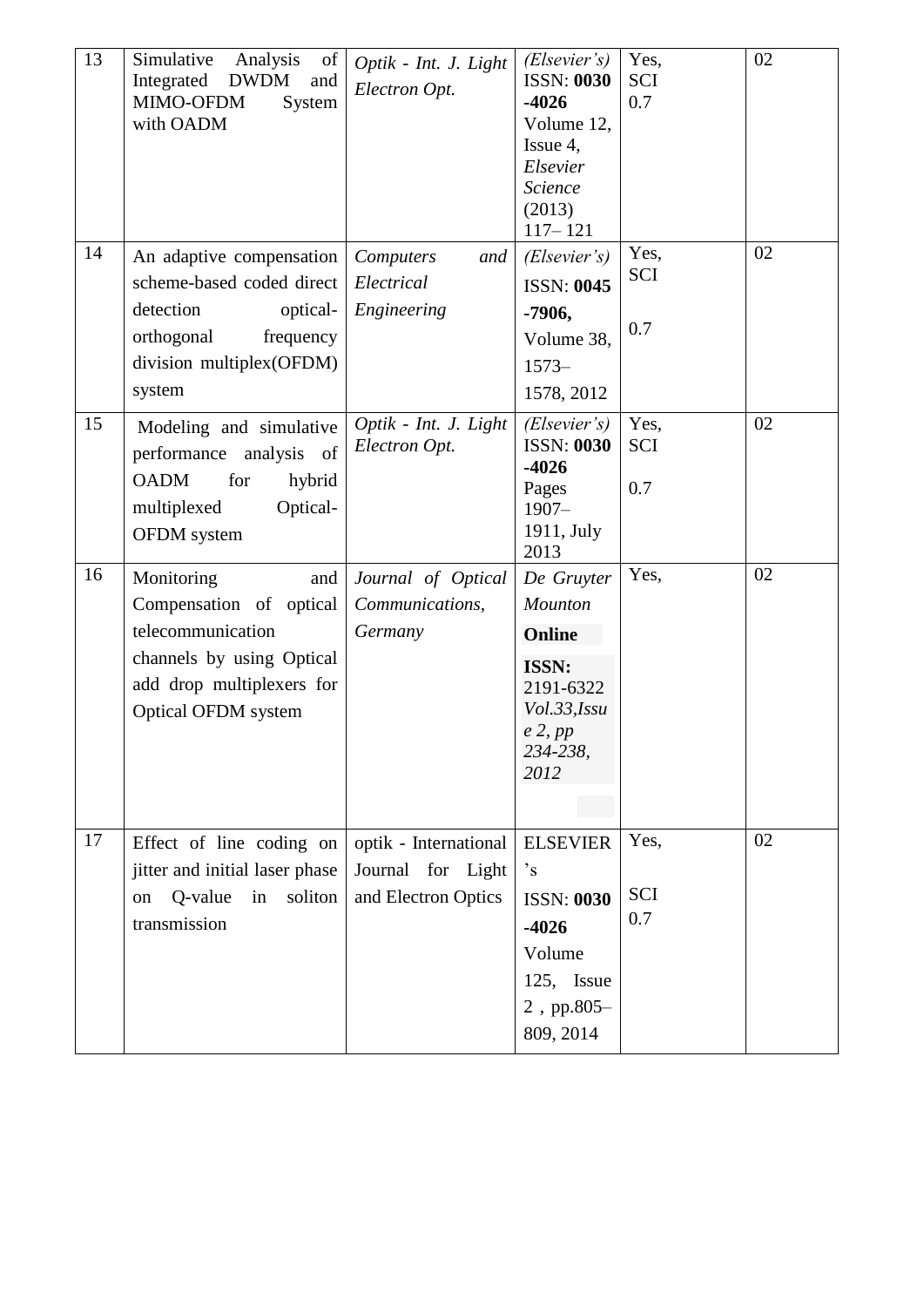| 18 | <b>Combating/eliminating</b>    | <b>TETN</b> International | Publisher:              | Yes,        | 02 |
|----|---------------------------------|---------------------------|-------------------------|-------------|----|
|    | dispersion induced fading       | Journal<br>$\iota$        | Taylor and              | <b>SCI</b>  |    |
|    | using Suppressed Carrier        | Electronics               | Francis Ltd             | 0.7         |    |
|    | link for OFDM signal            |                           | <b>ISSN 0020</b>        |             |    |
|    |                                 |                           |                         |             |    |
|    |                                 |                           | 7217 (Print             |             |    |
|    |                                 |                           | );<br><b>ISSN: 1362</b> |             |    |
|    |                                 |                           |                         |             |    |
|    |                                 |                           | 3060 (Onli              |             |    |
|    |                                 |                           | ne) Pages<br>583-592,   |             |    |
|    |                                 |                           | Volume                  |             |    |
|    |                                 |                           | 104, 2017 -             |             |    |
|    |                                 |                           | Issue 4                 |             |    |
|    |                                 |                           |                         |             |    |
| 19 | Simulative<br>Analysis<br>of    | Optik- Int. J. Light      | Elsevier's              | Yes,<br>SCI | 02 |
|    | IMD in Multitone analog         | Electron Opt.             | <b>ISSN: 0030</b>       |             |    |
|    | <b>CATV</b><br>Transmission     |                           | $-4026$                 | 0.7         |    |
|    | System.                         |                           | <b>VOL</b> :124         |             |    |
|    |                                 |                           | issue:<br>122           |             |    |
|    |                                 |                           | Pg                      |             |    |
|    |                                 |                           | no.5747-                |             |    |
|    |                                 |                           | 5750 2013               |             |    |
| 20 | Comparison<br>between           | Optik- Int. J. Light      | In press                | Yes,<br>SCI | 02 |
|    | Duobinary<br><b>IMDD</b><br>and | Electron Opt.             | <b>ISSN: 0030</b>       |             |    |
|    | Technique<br><b>CATV</b><br>for |                           | $-4026$                 | 0.7         |    |
|    | <b>Transmission System</b>      |                           | Vol.125,                |             |    |
|    |                                 |                           | issue<br>16,<br>4238-   |             |    |
|    |                                 |                           | pp<br>4240              |             |    |
|    |                                 |                           | Augest                  |             |    |
|    |                                 |                           | 2014                    |             |    |
| 21 | Analysis<br>of<br>multitone     | Optik- Int. J. Light      | Elsevier's              | Yes,        | 02 |
|    | microwave<br>signals<br>on      | Electron Opt.             | <b>ISSN: 0030</b>       | <b>SCI</b>  |    |
|    | optical fiber system using      |                           |                         |             |    |
|    | external laser modulation       |                           | 4026Volu                | 0.7         |    |
|    |                                 |                           | <u>124,</u><br>me       |             |    |
|    |                                 |                           | Issue<br>21,            |             |    |
|    |                                 |                           | November                |             |    |
|    |                                 |                           | 2013,                   |             |    |
|    |                                 |                           | Pages                   |             |    |
|    |                                 |                           | 5139-5141               |             |    |
| 22 | Performance<br>analysis of      | Optik- Int. J. Light      | Elsevier's              | Yes,        | 02 |
|    | different<br>modulation         | Electron Opt.             | <b>ISSN: 0030</b>       | SCI         |    |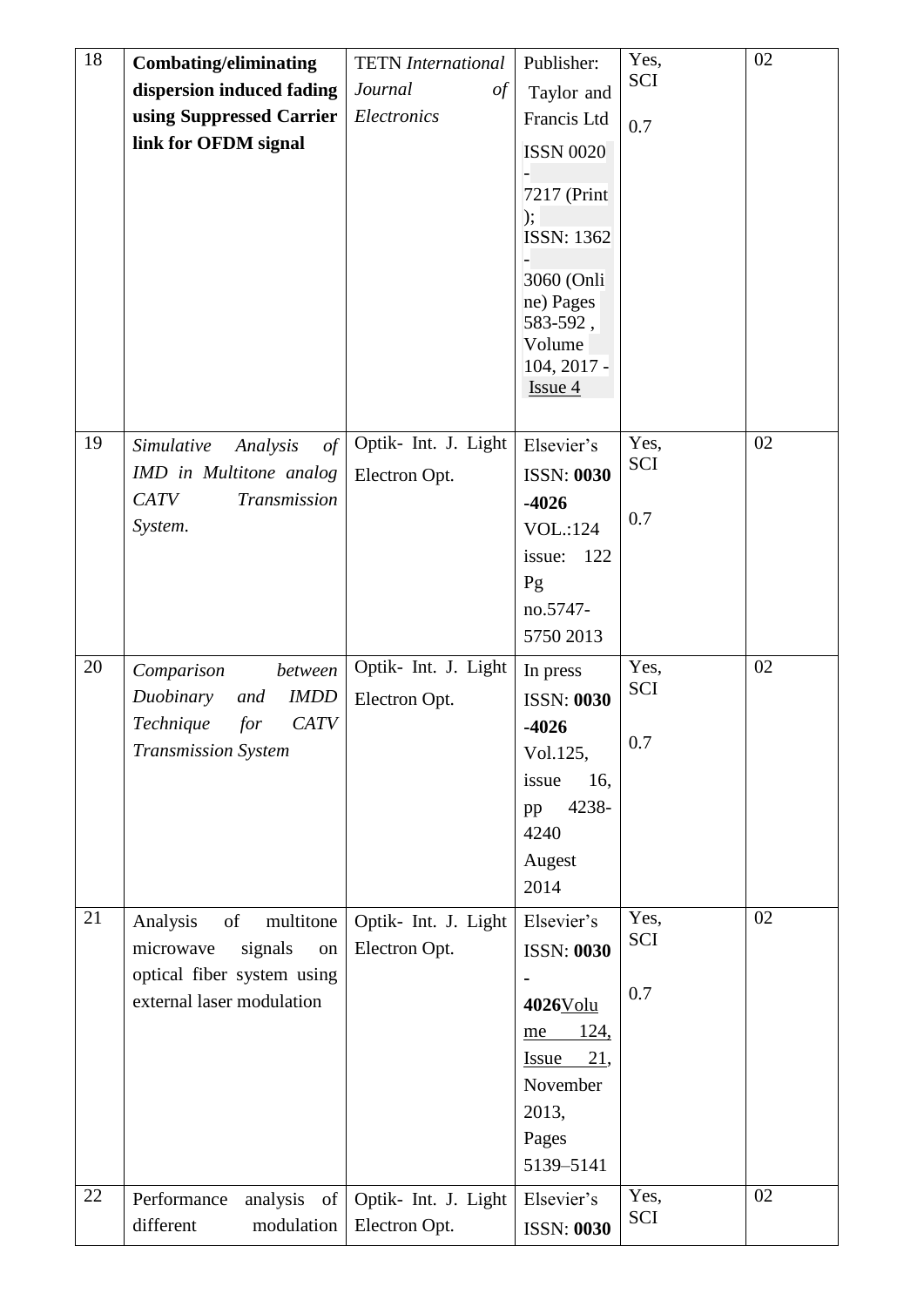|     | 4-channel<br>formats<br>in                          |                                          | $-4026$<br>vol        |             |    |
|-----|-----------------------------------------------------|------------------------------------------|-----------------------|-------------|----|
|     | <b>CATV</b><br>transmission                         |                                          | 124,<br>issue         | 0.7         |    |
|     | system using OADM                                   |                                          | 6810-<br>24,          |             |    |
|     |                                                     |                                          | 6814,                 |             |    |
| 23. | Optical System design and                           | Lasers in                                | ISSN:                 | Yes,        | 02 |
|     | simulation for a VCSEL                              | Engineering                              | 0898-1507             | 0.2         |    |
|     |                                                     |                                          | (print)               |             |    |
|     |                                                     |                                          | ISSN:                 |             |    |
|     |                                                     |                                          | 1029-029X             |             |    |
|     |                                                     |                                          | (online)              |             |    |
|     |                                                     |                                          | Vol26.                |             |    |
|     |                                                     |                                          | pp.19-30,             |             |    |
|     |                                                     |                                          | 2013                  |             |    |
| 24  | Coded OFDM in Fiber-<br><b>Optics Communication</b> | <b>Signal Processing:</b>                | <b>ISSN</b>           | Yes,        | 02 |
|     | <b>Systems with Optimum</b>                         | An International                         | 1985-2339             | 3.0         |    |
|     | biasing of Laser Volume 5,                          | Journal,                                 |                       |             |    |
|     | Issue 2. Malaysia Vol 5                             |                                          |                       |             |    |
|     | issue 2 pp 33-43, June<br>2011                      |                                          |                       |             |    |
| 25  | Analysis of Relative                                | <b>INTL JOURNAL</b>                      | De                    | Yes,        | 02 |
|     | Intensity to Noise Ratio for                        | <b>OF</b>                                | Gruyter               | 0.4         |    |
|     | <b>Lasers at Different Bias</b>                     | <b>ELECTRONICS</b>                       | Mounton               |             |    |
|     | Currents                                            | <b>AND</b>                               | Online                |             |    |
|     | Vol 58 issue 3 sept 2012,                           | <b>TELECOMMUNIC</b>                      | <b>ISSN:</b>          |             |    |
|     | pp 255-259                                          | <b>ATIONS</b>                            | 2191-6322             |             |    |
|     |                                                     |                                          |                       |             |    |
| 26. | Simulative approach to                              | Optik - Int. J. Light                    | (Elsever's)           | Yes,        | 02 |
|     | turbo code rate encoder                             | Electron Opt.                            | <b>ISSN: 0030</b>     | 0.7         |    |
|     | Vol25, issue 4, pp-36-43                            |                                          | $-4026$               |             |    |
| 27  | Comparison of QAM and                               | Optik - Int. J. Light                    | (Elsever's)           | Yes,        | 02 |
|     | DP-QPSK in a coherent                               | Electron Opt.                            | <b>ISSN: 0030</b>     | 0.4         |    |
|     | optical communication                               |                                          | $-4026$               |             |    |
|     | system                                              |                                          |                       |             |    |
|     |                                                     |                                          |                       |             |    |
|     | Volume 125, Issue 20,                               |                                          |                       |             |    |
|     | October 2014, Pages                                 |                                          |                       |             |    |
|     | 5940-5942                                           |                                          |                       |             | 02 |
| 28. | Modeling and Simulative<br>Performance Analysis of  | Journal of Optical<br>Communications, Ge | De Gruyter<br>Mounton | Yes,<br>0.4 |    |
|     | OADM for Hybrid                                     | rmany                                    | ,Germany              |             |    |
|     | Multiplexed Optical-                                |                                          | Online                |             |    |
|     | <b>OFDM</b> System<br>Vol 33, issue 2 297-303       |                                          | <b>ISSN:</b>          |             |    |
|     |                                                     |                                          | 2191-6322             |             |    |
|     |                                                     |                                          |                       |             |    |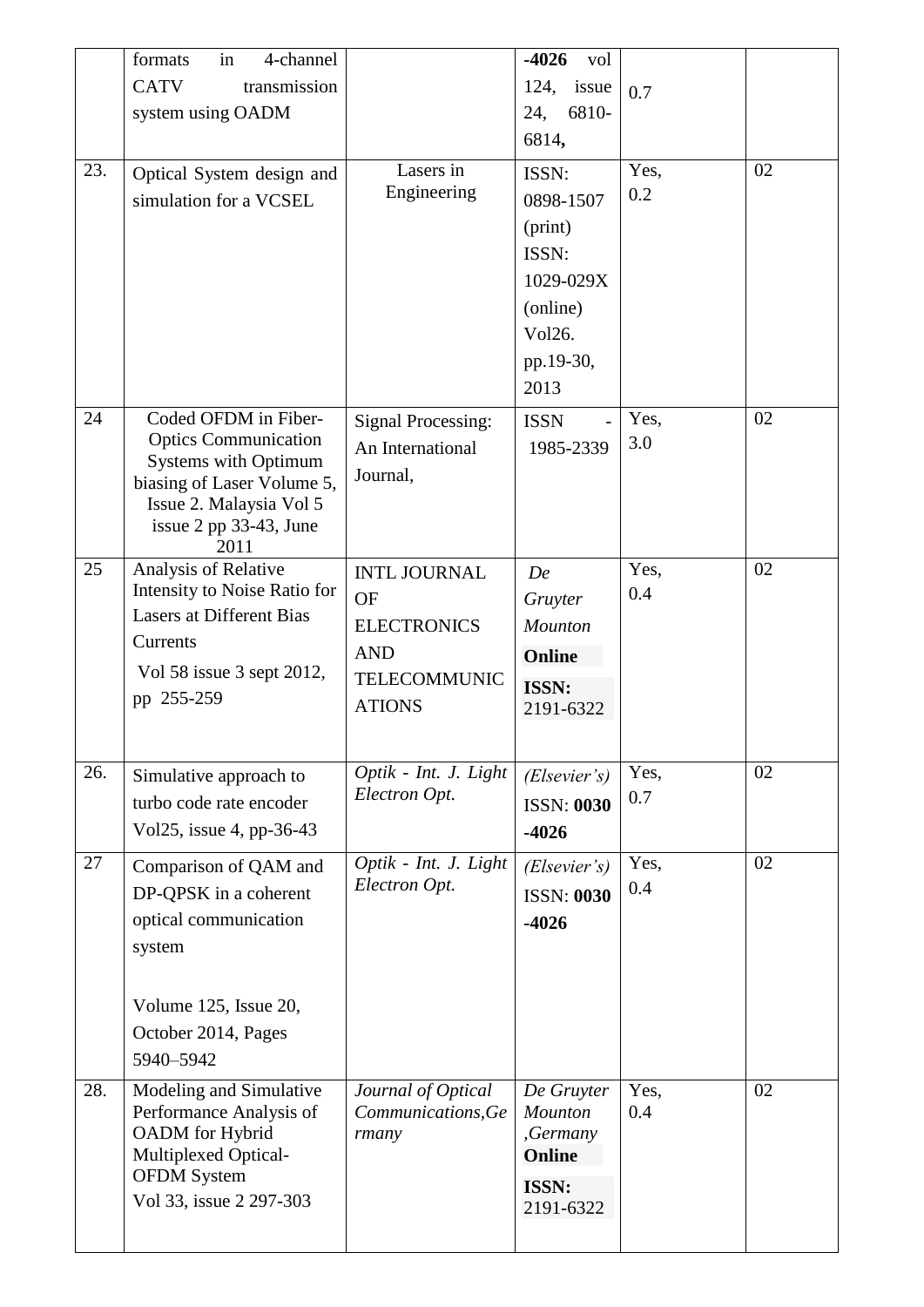| 29. | Impact of Initial Laser<br>Phase Values on Soliton<br>Transmission",<br>Volume<br>34, Issue 4, pp. 401-404,<br>2013                                                                              | J. Opt.<br>Commun.<br>(JOC),          | $.$ De<br>Gruyter<br><b>Mounton</b><br>,Germany<br>Online<br><b>ISSN:</b><br>2191-6322 | Yes,<br>0.4 | 02 |
|-----|--------------------------------------------------------------------------------------------------------------------------------------------------------------------------------------------------|---------------------------------------|----------------------------------------------------------------------------------------|-------------|----|
| 30  | Effect<br>modulation<br>of<br>hybrid<br>formats<br>in<br>amplified radio over fiber<br>systems Vol. 34, No. 4,<br>pp.365-369 October 2013,.                                                      | Journal of Optical<br>Communications, | De Gruyter<br><b>Mounton</b><br>,Germany<br>Online<br><b>ISSN:</b><br>2191-6322        | Yes,<br>0.4 | 02 |
| 31  | Impact of initial Laser<br>phase values on soliton<br>transmission, vol. 34, issue<br>4,pp 401-404,2013                                                                                          | Journal of Optical<br>Communications, | De Gruyter<br><b>Mounton</b><br>,Germany<br>Online<br><b>ISSN:</b><br>2191-6322        | Yes,<br>0.4 | 02 |
| 32  | Best value of Laser Power<br>for coherent optical system<br>, Volume 36, Issue 1, pp<br>43-49, june 2015                                                                                         | Journal of Optical<br>Communications, | De Gruyter<br><b>Mounton</b><br>,Germany<br>Online<br><b>ISSN:</b><br>2191-6322        | Yes,<br>0.4 | 02 |
| 33  | <b>Effect of Raman Amplifier</b><br>and cyclic prefix on O-<br>OFDM system using phase<br>modulation, Vol 36, issue<br>3, pp 197-203, Nov. 2014,<br>doi 10.4515/joc-2014-0072                    | Journal of Optical<br>Communications, | De Gruyter<br>Mounton<br>,Germany<br><b>Online</b><br><b>ISSN:</b><br>2191-6322        | Yes,<br>0.4 | 02 |
| 34  | Effect of gain and noise<br>figure on DPSK modulated<br>haul<br>optical<br>long<br>communication<br>system,<br>Vol 36, Issue 3, pp 257-<br>Nov,<br>2014,<br>262,<br>doi<br>10.4515/joc-2014-0073 | Journal of Optical<br>Communications, | De Gruyter<br><b>Mounton</b><br>,Germany<br>Online<br><b>ISSN:</b><br>2191-6322        | Yes,<br>0.4 | 02 |
| 35  | Anlalysis of different<br>Harmonic and<br>Intermodulation distortions                                                                                                                            | Journal of Optical<br>Communications, | De Gruyter<br>Mounton<br>,Germany                                                      | Yes,<br>0.4 | 02 |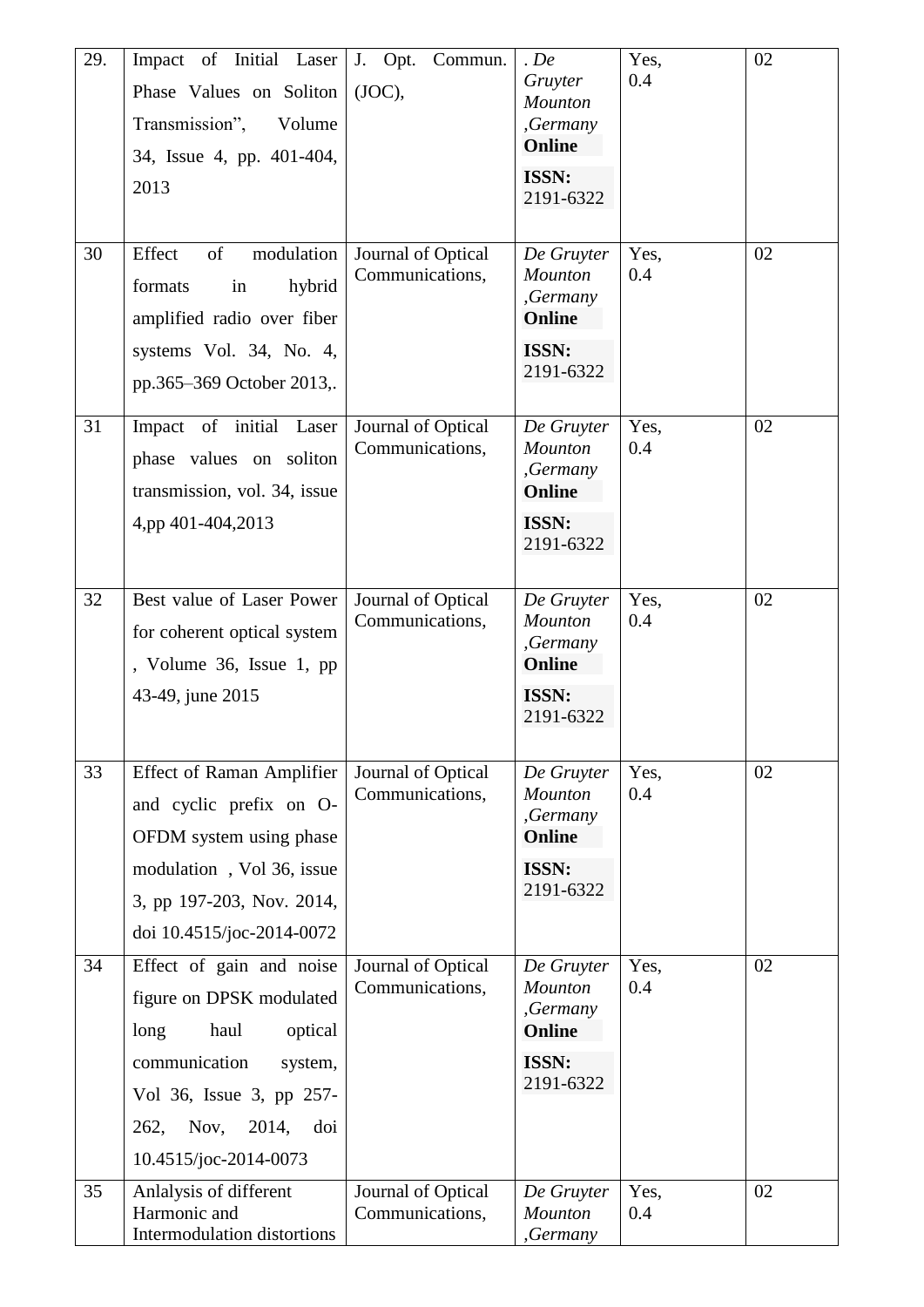|    | for CATV systems Vol 36,<br>Issue 2, pp 175-180, May<br>2015,<br>doi 10.4515/joc-2014-0057                                                                  |                                                              | Online<br><b>ISSN:</b><br>2191-6322                                             |             |    |
|----|-------------------------------------------------------------------------------------------------------------------------------------------------------------|--------------------------------------------------------------|---------------------------------------------------------------------------------|-------------|----|
| 36 | of<br>Effect<br>Different<br>scattering techniques on<br>higher order soliton, Vol                                                                          | Journal of Optical<br>Communications,                        | De Gruyter<br><b>Mounton</b><br>,Germany<br>Online                              | Yes,<br>0.4 | 02 |
|    | 36, Issue 3, pp 283-288,<br>2014,<br>doi<br>Nov,<br>10.4515/joc-2014-0080                                                                                   |                                                              | <b>ISSN:</b><br>2191-6322                                                       |             |    |
| 37 | Supress<br>the FWM<br>by<br>increasing channel spacing<br>and chromatic dispersion                                                                          | Journal of Optical<br>Communications,                        | De Gruyter<br>Mounton<br>,Germany<br>Online                                     | Yes,<br>0.4 | 02 |
|    | of fiber in WDM system<br>Vol 36, Issue 3, pp 243-<br>Sept<br>2014,<br>doi<br>248,<br>10.4515/joc-2014-0065                                                 |                                                              | <b>ISSN:</b><br>2191-6322                                                       |             |    |
| 38 | Performance analysis of 16<br>channel WDM system with<br>4 OADM Vol 36 Issue 2,<br>pp 169-173, May 2015, doi<br>10.4515/joc-2014-0056                       | Journal of Optical<br>Communications,                        | De Gruyter<br>Mounton<br>,Germany<br>Online<br><b>ISSN:</b><br>2191-6322        | Yes,<br>0.4 | 02 |
| 39 | Impact of line width and<br>power of laser on radio<br>over fiber system Vol 36,<br>issue 1, pp $67-70$ , june<br>2015, doi<br>$10.4515$ /joc-<br>2014-0055 | Journal of Optical<br>Communications,                        | De Gruyter<br><b>Mounton</b><br>,Germany<br>Online<br><b>ISSN:</b><br>2191-6322 | Yes,<br>0.4 | 02 |
| 40 | Comparative Anlalysis of<br>Transmission to<br>soliton<br>maximum distance with<br>single Amplifier Vol 4,<br>issue 1, 294-298, March<br>2013.              | International<br>journal of<br>Electronics and<br>Technology | <b>ISSN</b><br>online: 223<br>0-7109<br><b>ISSN</b><br>print: 223<br>0-9543     | Yes,<br>0.2 | 02 |
| 41 | Performance<br>anaysis<br>of<br>DQPSK Modulated RoF<br>System Vol 35, issue 3, pp                                                                           | In press Journal of<br>Optical<br>Communications,            | De<br>Gruyter<br>Mounton                                                        | Yes,<br>0.4 | 02 |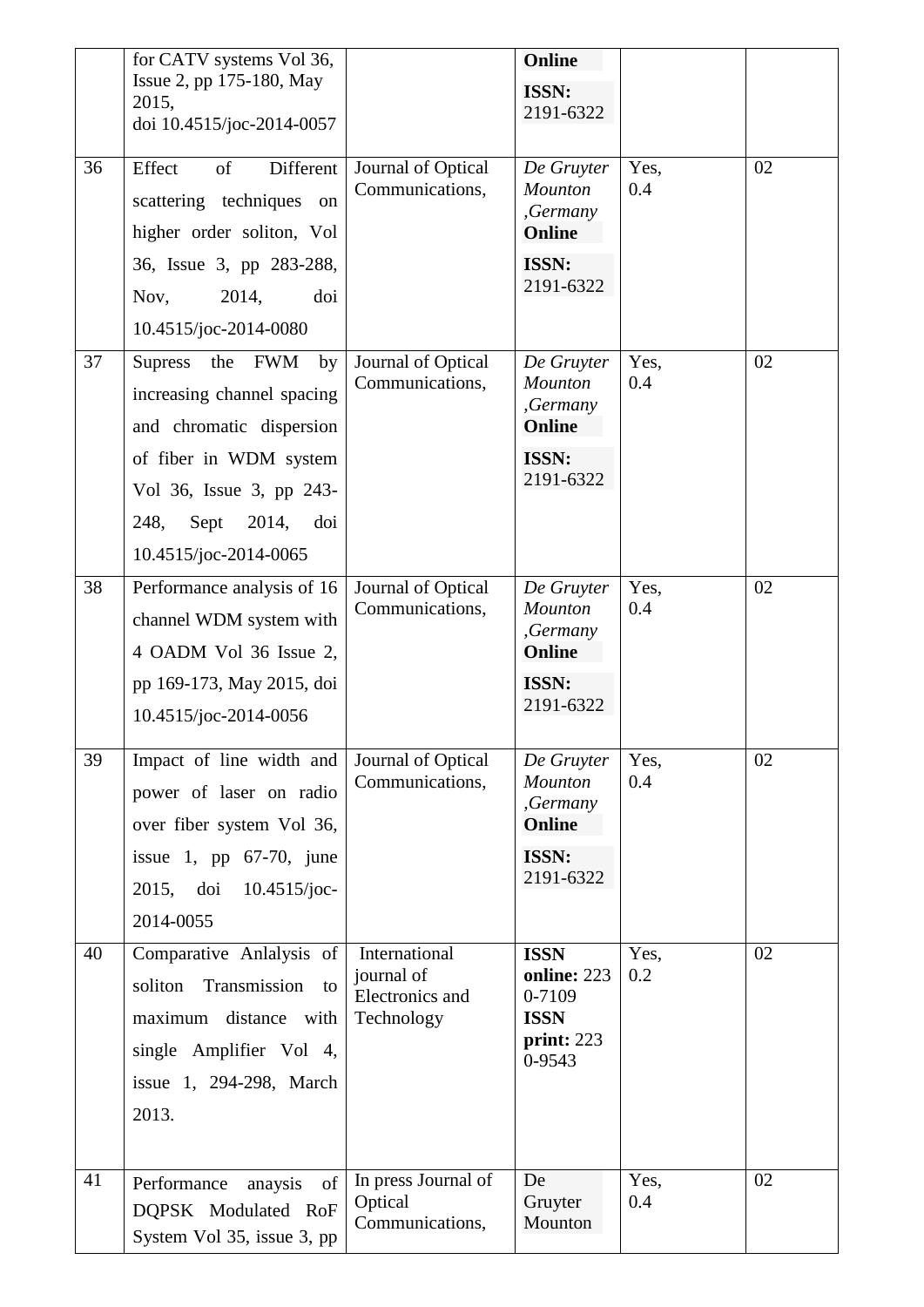|    | 245-249, June 2014.                                                                                                                                                                   |                                                                                                                          | Germany<br>Online                                                                 |             |    |
|----|---------------------------------------------------------------------------------------------------------------------------------------------------------------------------------------|--------------------------------------------------------------------------------------------------------------------------|-----------------------------------------------------------------------------------|-------------|----|
|    |                                                                                                                                                                                       |                                                                                                                          | <b>ISSN:</b><br>2191-6322                                                         |             |    |
| 42 | Performance Analysis of<br>Different<br>Modulation<br>Formats<br>in<br>Optical<br>Communication<br><b>DOI</b><br>10.4515/joc-2015-<br>0049 Received May 27,<br>2015; accepted June 5, | Journal of Optical<br>Communications                                                                                     | De<br>Gruyter<br>Mounton<br>Germany<br><b>Online</b><br><b>ISSN:</b><br>2191-6322 | Yes,<br>0.4 | 02 |
|    | 2015                                                                                                                                                                                  |                                                                                                                          |                                                                                   |             |    |
| 43 | of<br>Simulative<br>analysis<br>different<br>modulation<br>for<br>formats<br><b>RoF</b><br><b>Transmission System</b>                                                                 | Journal of Optical<br>Communications                                                                                     | De<br>Gruyter<br>Mounton<br>Germany<br>Online                                     | Yes,<br>0.4 | 02 |
|    | 10.4515/joc-2015-<br><b>DOI</b><br>0005 Received January 11,<br>2015; accepted February<br>13, 2015                                                                                   |                                                                                                                          | <b>ISSN:</b><br>2191-6322                                                         |             |    |
| 44 | Power Analysis of Soliton<br>for<br><b>ROF-OFDM</b><br>Pulse<br>System<br><b>DOI</b><br>10.4515/joc-2015-                                                                             | Journal of Optical<br>Communications                                                                                     | De<br>Gruyter<br>Mounton<br>Germany<br>Online                                     | Yes,<br>0.4 | 02 |
|    | 0007 Received January 11,<br>2015; accepted August 20,<br>2015                                                                                                                        |                                                                                                                          | <b>ISSN:</b><br>2191-6322                                                         |             |    |
| 45 | <b>Optical Time Division</b><br>Multiplexing Using<br><b>Terahertz Optical</b><br><b>Asymmetric Demultiplexer</b>                                                                     | Journal of Optical<br>Communications                                                                                     | De<br>Gruyter<br>Mounton<br>Germany<br>Online                                     | Yes,<br>0.4 | 02 |
|    | . Volume<br>36, Issue<br>4,<br>$297 - 301,$<br><b>ISSN</b><br>Pages<br>(Online) 2191-6322, ISSN<br>$0173-$<br>(Print)<br>4911, DOI: 10.4515/joc-<br>2014-0087, March 2015             |                                                                                                                          | ISSN:<br>2191-6322                                                                |             |    |
| 46 | Keystroke Dynamics for<br>Mobile Phones: A Survey                                                                                                                                     | Indian Journal of<br>Science and<br>Technology, Vol<br>9(6), DOI:<br>10.47485/ijst/2016/<br>v9i6/82084,<br>February 2016 | <b>ISSN</b><br>(Print):<br>0974-<br>6846<br><b>ISSN</b><br>(Online):<br>0974-     | Yes,<br>0.4 | 02 |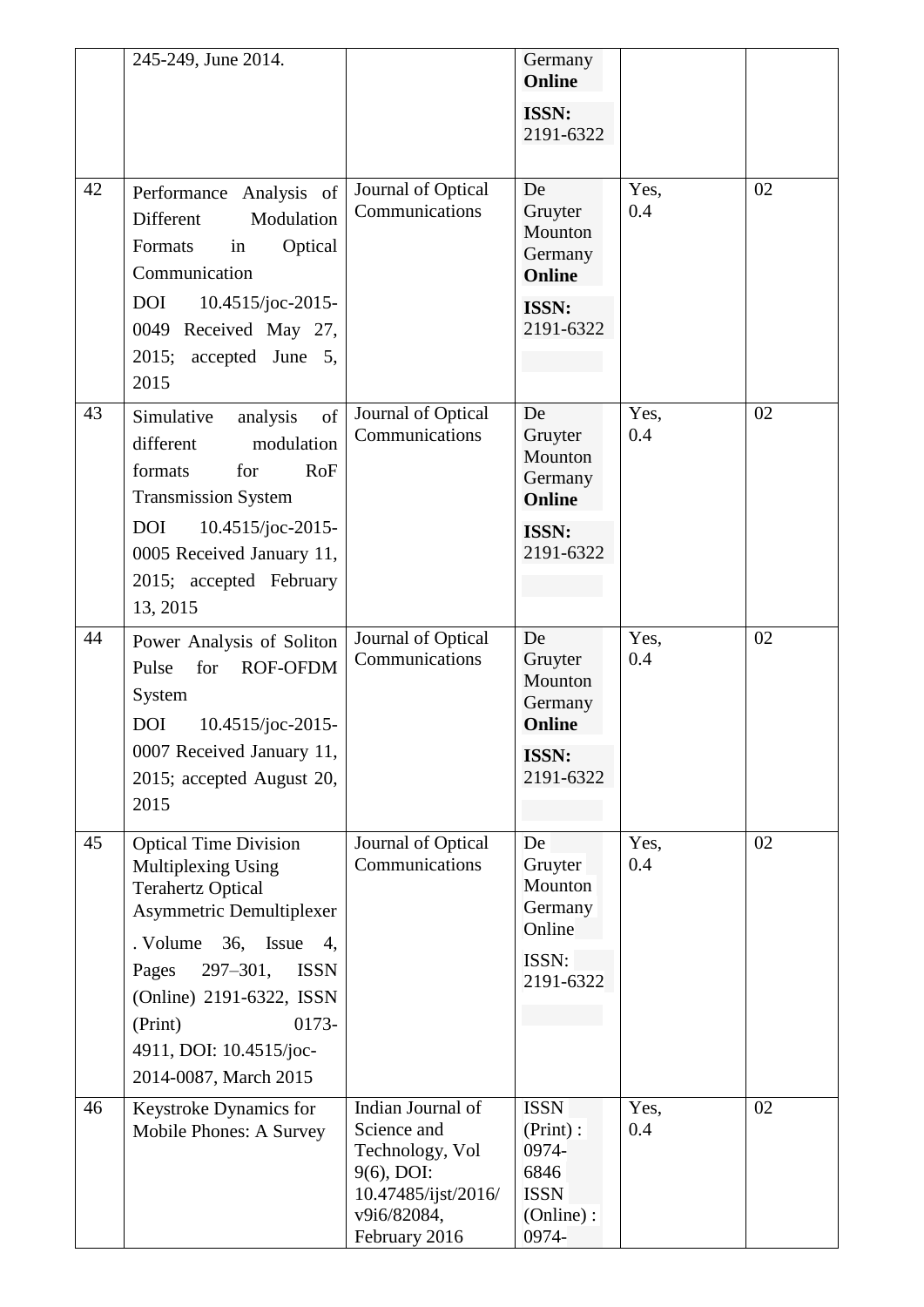|    |                                                                                                                                |                                                                                                                                                                                                | 5645                                                                                 |             |    |
|----|--------------------------------------------------------------------------------------------------------------------------------|------------------------------------------------------------------------------------------------------------------------------------------------------------------------------------------------|--------------------------------------------------------------------------------------|-------------|----|
| 47 | <b>Effect of Optical</b><br>Amplifiers on the<br>Performance of SCM<br>Radio over Fiber Systems                                | Journal of Optical<br>Communications. V<br>olume 36, Issue 3,<br>Pages 263-268,<br>ISSN (Online)<br>2191-6322, ISSN<br>(Print) 0173-<br>4911, DOI: 10.4515<br>/joc-2014-<br>0074, January 2015 |                                                                                      | Yes,<br>0.4 | 02 |
| 48 | Analysis of Different<br>Harmonic and<br>Intermodulation<br>Distortions for CATV<br>Systems                                    | Journal of Optical<br>Communications. V<br>olume 36, Issue 2,<br>Pages 175-180,<br>ISSN (Online)<br>2191-6322, ISSN<br>(Print) 0173-<br>4911, DOI: 10.4515<br>/joc-2014-<br>0057, May 2015     | De<br>Gruyter<br>Mounton<br>Germany<br>Online<br>ISSN:<br>2191-6322                  | Yes,<br>0.4 | 02 |
| 49 | Impact of Line Width and<br>Power of Laser on Radio<br>over Fiber System                                                       | Journal of Optical<br>Communications. V<br>olume 36, Issue 1,<br>Pages 67-70, ISSN<br>(Online) 2191-<br>6322, ISSN (Print)<br>0173-<br>4911, DOI: 10.4515<br>/joc-2014-<br>0055, June 2015     | De<br>Gruyter<br>Mounton<br>Germany<br>Online<br>ISSN:<br>2191-6322                  | Yes,<br>0.4 | 02 |
| 50 | Comparative Study of<br>the Right Protocol for<br><b>Best Routing Path</b><br>Vol 6, No 6 (2014)<br>232-236                    | Networking and<br>communication<br>Enginering                                                                                                                                                  | Print: ISS<br>$N$ 0974 -<br>9713 &<br>Online: I<br><b>SSN 0974</b><br>$-9616$        | Yes,<br>0.4 | 02 |
| 51 | Simulative Analysis of<br><b>CATV</b> Systems for<br>Long Haul Transmission<br>Volume 34, Issue 4,<br>pp. 393-399<br>Oct. 2013 | DE GRUYTER<br>Journal of Optical<br>Communication                                                                                                                                              | <b>ISSN</b><br>(Online)<br>2191-<br>6322,<br><b>ISSN</b><br>(Print)<br>0173-<br>4911 | Yes,<br>0.4 | 02 |
| 52 | <b>CATV</b> Transmission in<br><b>Optical Communication</b><br>System<br>Vol. 34, Issue 3,<br>pp. 209-214<br><b>July 2013</b>  | DE GRUYTER<br>Journal of Optical<br>Communication                                                                                                                                              | <b>ISSN</b><br>(Online)<br>2191-<br>6322,<br><b>ISSN</b><br>(Print)<br>0173-<br>4911 | Yes,<br>0.4 | 02 |
| 53 | Performance Analysis of                                                                                                        | DE GRUYTER                                                                                                                                                                                     | <b>ISSN</b>                                                                          | Yes,        | 02 |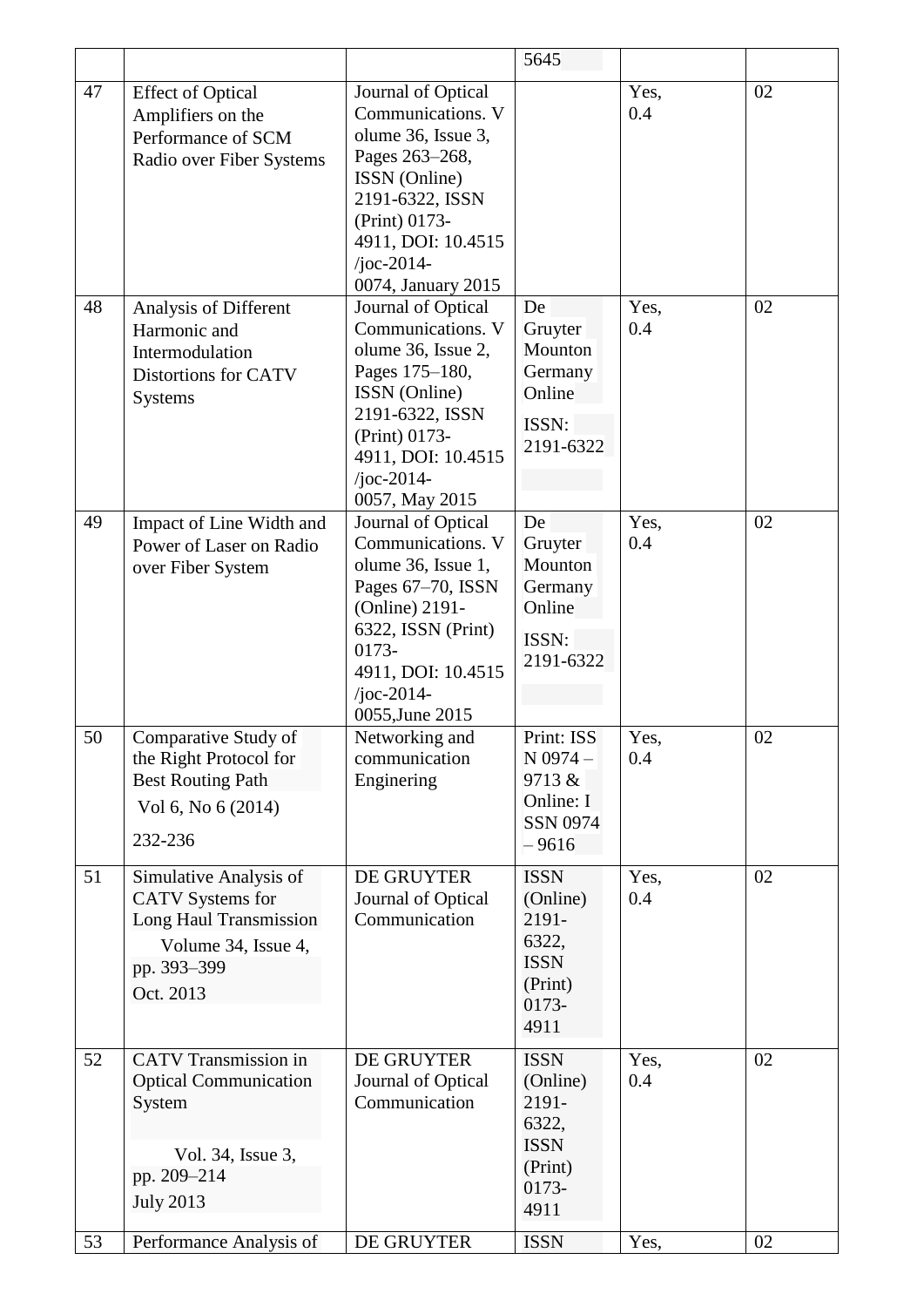|    | <b>Different Modulation</b><br>Formats in Optical<br>Communication<br>Volume 37, Issue 2,<br>pp. 227-231<br><b>July 2015</b>                            | Journal of Optical<br>Communication               | (Online)<br>2191-<br>6322,<br><b>ISSN</b><br>(Print)<br>0173-<br>4911                | 0.4            |    |
|----|---------------------------------------------------------------------------------------------------------------------------------------------------------|---------------------------------------------------|--------------------------------------------------------------------------------------|----------------|----|
| 54 | Simulative analysis of<br>different modulation<br>formats for RoF<br><b>Transmission System</b><br>Volume 37, Issue 1,<br>pp. 69-73<br><b>July 2015</b> | DE GRUYTER<br>Journal of Optical<br>Communication | <b>ISSN</b><br>(Online)<br>2191-<br>6322,<br><b>ISSN</b><br>(Print)<br>0173-<br>4911 | Yes,<br>0.4    | 02 |
| 55 | Evaluation<br>for <sub>l</sub><br><b>RIN</b>                                                                                                            | International                                     | ISSN:0                                                                               | N <sub>0</sub> | 02 |
|    | Optimum Performance of                                                                                                                                  | Journal                                           | of $976 - 84$                                                                        |                |    |
|    | Optical-OFDM<br><b>System</b><br>Vol. 1, Issue 1, September                                                                                             | Computer<br>Science<br>and Technology             | 9 1 (On 1 i<br>$n e$ ) IJCST                                                         |                |    |
|    | 2010 P.No 25-28.                                                                                                                                        |                                                   |                                                                                      |                |    |
| 56 | Comparative Analysis of                                                                                                                                 | International                                     | <b>ISSN</b>                                                                          | N <sub>o</sub> | 02 |
|    | Transmission<br>Soliton<br>to                                                                                                                           | Journal<br>of                                     | 0974-2166                                                                            |                |    |
|    | Maximum Distance with                                                                                                                                   | Electronics<br>and                                |                                                                                      |                |    |
|    | Single Amplifier Vol. 4,                                                                                                                                | Communication                                     |                                                                                      |                |    |
|    | Issue 1, pp. 294-298, Jan -                                                                                                                             | Engineering.,                                     |                                                                                      |                |    |
|    | March 2013                                                                                                                                              |                                                   |                                                                                      |                |    |
|    |                                                                                                                                                         |                                                   |                                                                                      |                |    |
| 57 | Comparative Analysis of International                                                                                                                   |                                                   | <b>ISSN</b>                                                                          | N <sub>o</sub> | 02 |
|    | Soliton Generation with                                                                                                                                 | Journal<br>of                                     | 0974-2166                                                                            |                |    |
|    | Different<br>Modulation                                                                                                                                 | Electronics<br>and                                |                                                                                      |                |    |
|    | Formats Vol. 4, Issue $1,$                                                                                                                              | Communication                                     |                                                                                      |                |    |
|    | pp. 411-414, Jan - March   Engineering.,                                                                                                                |                                                   |                                                                                      |                |    |
|    | 2013.                                                                                                                                                   |                                                   |                                                                                      |                |    |
| 58 | Design Issues of Optical                                                                                                                                | International                                     | <b>ISSN</b>                                                                          | N <sub>o</sub> | 02 |
|    | Orthogonal<br>Frequency                                                                                                                                 | Journal<br>of                                     | 0974-2166                                                                            |                |    |
|    | Division<br>Multiplexing                                                                                                                                | Electronics<br>and                                |                                                                                      |                |    |
|    | Volume<br>4,  <br>System,                                                                                                                               | Communication                                     |                                                                                      |                |    |
|    | Number 1 (2011), pp. $19$ —   Engineering.                                                                                                              |                                                   |                                                                                      |                |    |
|    | 28.                                                                                                                                                     |                                                   |                                                                                      |                |    |
|    |                                                                                                                                                         |                                                   |                                                                                      |                |    |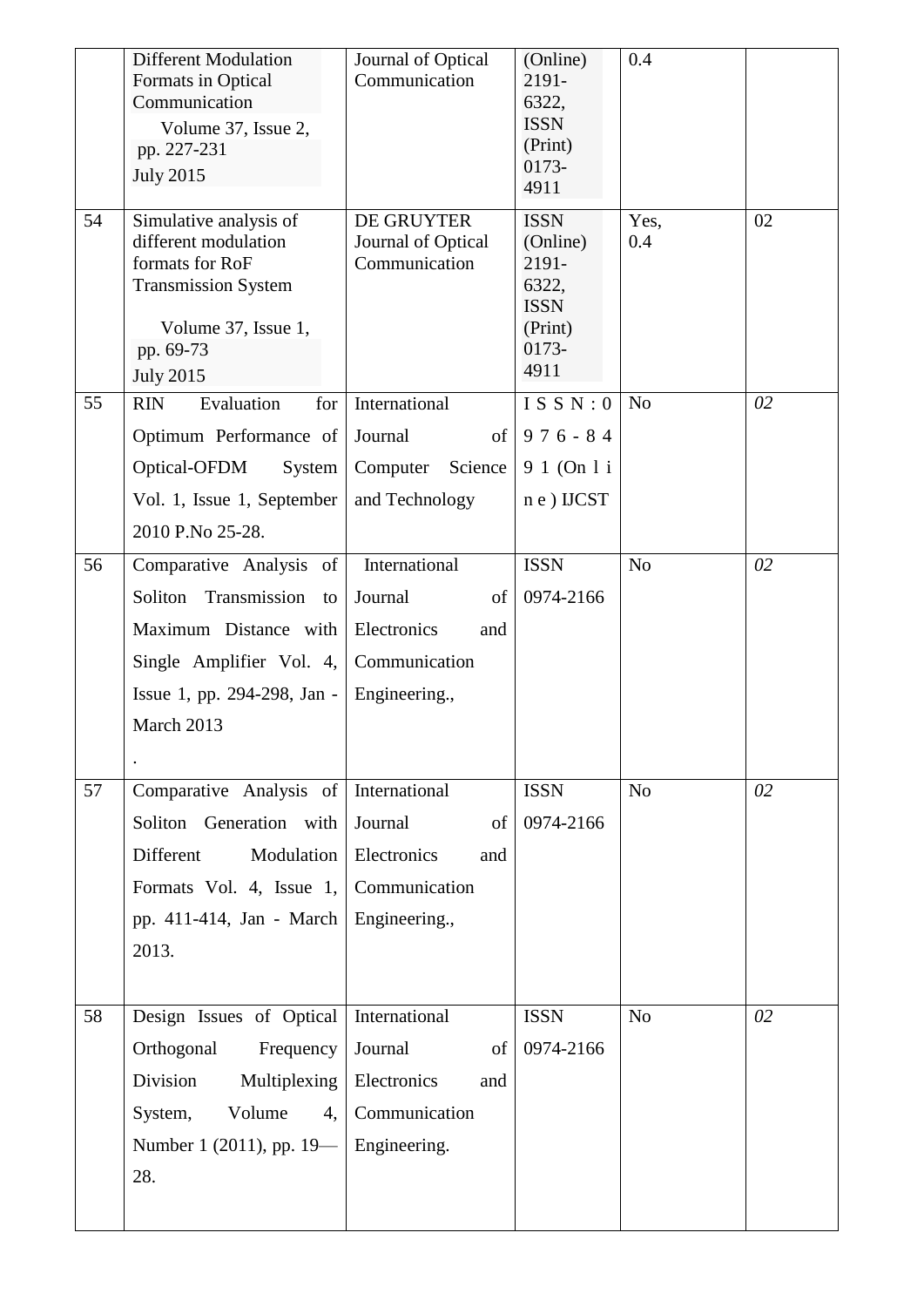| 59 | Simulative Analysis<br>of                             | International                       | ISSN: $0$     | N <sub>o</sub> | 02 |
|----|-------------------------------------------------------|-------------------------------------|---------------|----------------|----|
|    | operating conditions for                              | Journal                             | of $976 - 84$ |                |    |
|    | Multi<br>Flat<br>amplitude                            | Computer Science                    | 9 1 (On 1 i   |                |    |
|    | Brillouin-<br>wavelength                              | and Technology,                     | n e)          |                |    |
|    | Raman comb fiber laser"                               |                                     |               |                |    |
|    | IJCST Vol. 1, Issue 1,                                |                                     |               |                |    |
|    | September 2010 P.No 89-                               |                                     |               |                |    |
|    | 92.                                                   |                                     |               |                |    |
|    |                                                       |                                     |               |                |    |
|    |                                                       |                                     |               |                |    |
| 60 | Sampling Synchronization                              | International                       | <b>ISSN</b>   | N <sub>o</sub> | 02 |
|    | for Optimum Performance                               | Journal<br>$\sigma$                 | 0974-2166     |                |    |
|    | of<br>Optical Orthogonal                              | Electronics<br>and                  |               |                |    |
|    | Division<br>Frequency                                 | Communication                       |               |                |    |
|    | Multiplexing System                                   | Engineering                         |               |                |    |
|    | Volume 4, Number 1                                    |                                     |               |                |    |
|    | $(2011)$ , pp. $11-18$                                |                                     |               |                |    |
| 61 | analysis of<br>Performance                            | International                       | <b>ISSN</b>   | N <sub>o</sub> | 02 |
|    | different<br>modulation<br>4-Channel<br>formats<br>in | Journal<br>of<br>Electronics<br>and | 0974-2166     |                |    |
|    | <b>CATV</b><br>transmission                           | Communication                       |               |                |    |
|    | system using OADM                                     | Engineering.,                       |               |                |    |
|    | vol 4 Issue 1-2<br>$15 - 20$                          |                                     |               |                |    |
| 62 | Simulative Analysis of                                | International                       | ISSN No.:     | N <sub>o</sub> | 02 |
|    | different Modulation<br>Formats for Long-haul         | Journal<br><b>JCER</b>              | 2250-2637     |                |    |
|    | transmission Volume 2,                                |                                     |               |                |    |
|    | Issue 5, September-<br>October 2012 Available         |                                     |               |                |    |
|    | Online at                                             |                                     |               |                |    |
|    | www.gpublication.com/jce<br>$\underline{\mathbf{r}}$  |                                     |               |                |    |
| 63 | <b>Comparison Between</b>                             | International                       | <b>ISSN</b>   | N <sub>o</sub> | 02 |
|    | <b>EDFA</b> and SOA<br>Amplifiers on The Bases        | Journal (IJAETR)                    | 2278-7070     |                |    |
|    | Of Their Performance In                               |                                     | (ONLINE)      |                |    |
|    | Multitone MOF System<br>Vol. 1, Issue 4, pp. 273-     |                                     | I             |                |    |
|    | 276                                                   |                                     |               |                |    |
| 64 | Nov-Dec 2012<br>Comparative Analysis of               | International                       | ISSN,         | N <sub>o</sub> | 02 |
|    | Soliton Generation with                               | Journal                             | 2230-7109     |                |    |
|    | <b>Different Modulation</b><br>Formats                | <b>IJECT</b>                        |               |                |    |
|    |                                                       |                                     |               |                |    |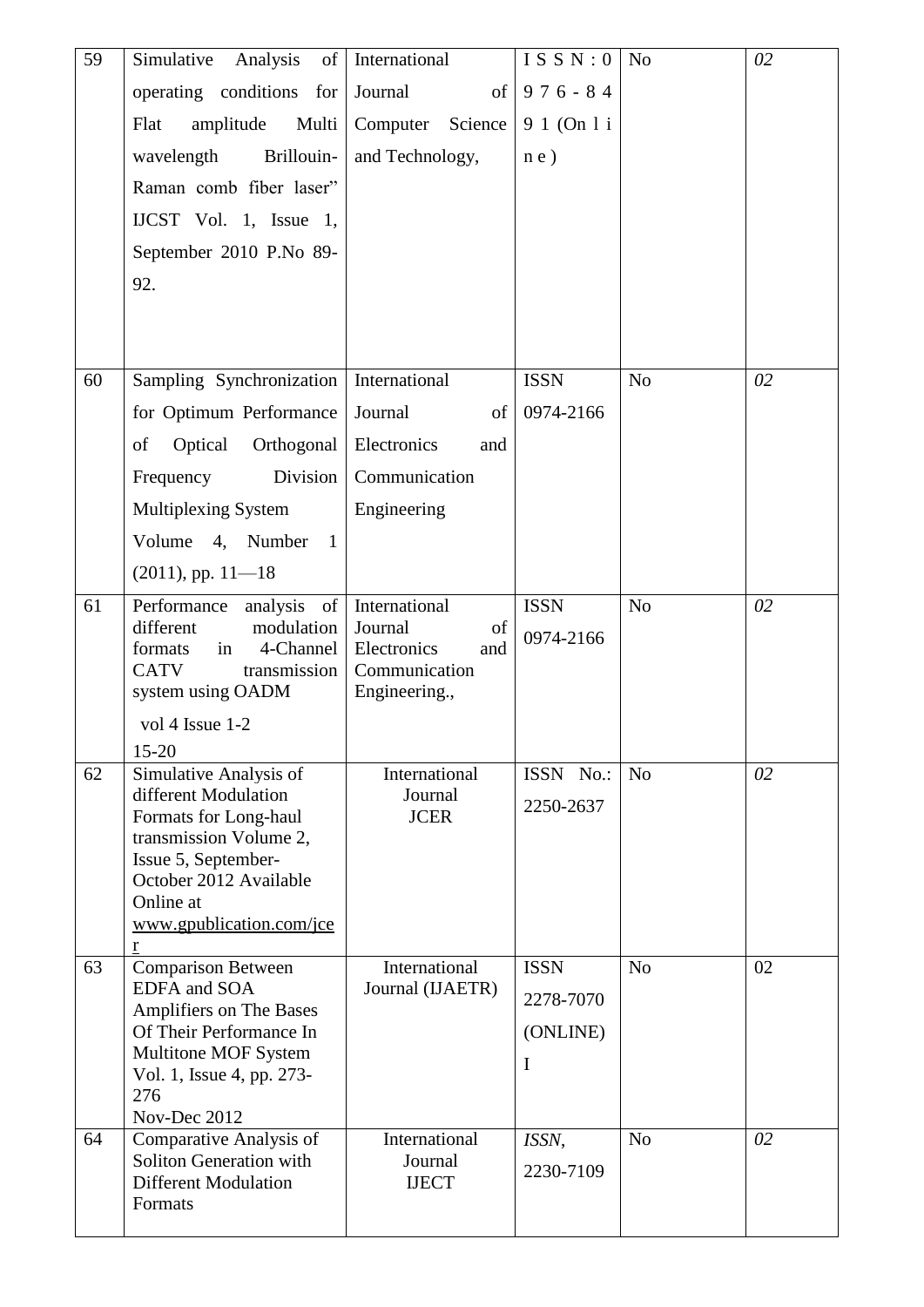|    | Vol 4 issue 1                                                                                                                                                                                                               |                                                                                    |                                                                             |                |    |
|----|-----------------------------------------------------------------------------------------------------------------------------------------------------------------------------------------------------------------------------|------------------------------------------------------------------------------------|-----------------------------------------------------------------------------|----------------|----|
|    | Pp:<br>411-414                                                                                                                                                                                                              |                                                                                    |                                                                             |                |    |
| 65 | Performance analysis of<br><b>Optical Code Division</b><br>Multiplex system Volume<br>34, Issue 4, Pages 361-<br>364, ISSN (Online) 2191-<br>6322, ISSN (Print) 0173-<br>4911, DOI: 10.4515/joc-<br>2013-0043, October 2013 | J. Opt. Commun                                                                     | Journal of<br>Optical<br>Communic<br>ations<br>Online<br>ISSN:<br>2191-6322 | N <sub>o</sub> | 02 |
| 66 | Simulative Analysis of<br><b>Dispersion Managed</b><br>solitons for Long Haul<br>Optical communication<br>System<br>Volume 2, Issue 10<br>October 2013<br>Pp: 25-30                                                         | International<br>Journal of<br>Engineering<br>Research and<br>technology           | ISSN:<br>2278-0181                                                          | N <sub>o</sub> | 02 |
| 67 | Design and<br>implementation of OFDM<br>models with various digital<br>modulation techniques<br>Volume 2, Issue 4                                                                                                           | International journal<br>of Engineering<br>Associates                              | ISSN:<br>2320-0804                                                          | N <sub>o</sub> | 02 |
| 68 | Simulative analysis of<br>dispersion managed<br>solitons for Long-haul<br>optical communication<br>system<br>Vol 2, 10 (October-2013)                                                                                       | International<br>Journal of<br>Engineering<br>Research and<br>Technology           | ISSN:<br>2278-0181                                                          | N <sub>o</sub> | 02 |
| 69 | <b>DESIGN ISSUES OF</b><br><b>SPACE TIME BLOCK</b><br>CODED (STBC) OFDM<br>SYSTEMS Volume 2,<br>Issue 3, March 2014, Pg:<br>213-219                                                                                         | <b>IJRIT</b> International<br>Journal of Research<br>in Information<br>Technology, | <b>ISSN</b><br>2001-5569                                                    | N <sub>o</sub> | 02 |
| 70 | Simulative Analysis of<br>different Modulation<br>Formats for Long-haul<br>transmission<br>Vol. 2, Issue 5, pp. 1-7<br>Sept-Oct 2012                                                                                        | International<br>Journal<br><b>JCER</b>                                            | <b>ISSN No.:</b><br>0976-8324                                               | N <sub>o</sub> | 02 |
| 71 | Performance Evaluation of<br>Optical-OFDM system<br>with different Modulation<br>Techniques<br>Vol. 2, Issue 1, pp. 384-<br>388<br>Jan-Feb 2013                                                                             | International<br>Journal<br><b>IJAETR</b>                                          | <b>ISSN</b><br>2278-7070<br><b>(ONLINE</b>                                  | N <sub>o</sub> | 02 |
| 72 | Design and<br>Implementation of OFDM                                                                                                                                                                                        | International<br>Journal                                                           |                                                                             | N <sub>o</sub> | 02 |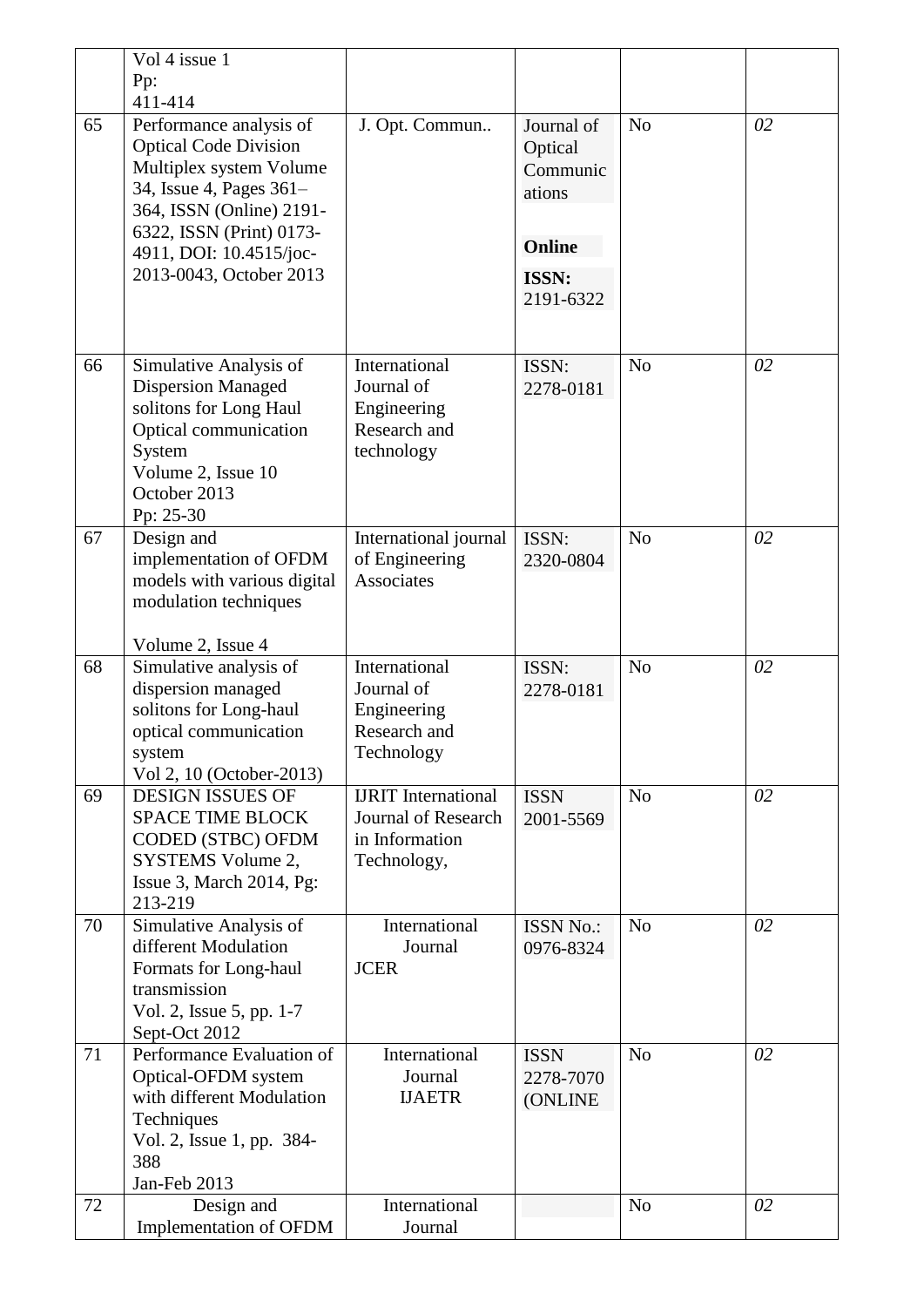|    | models with various digital<br>modulation Techniques<br>Vol. 2, Issue 4, pp. 64-68                                            | <b>IJERA</b>                              | <b>ISSN</b><br>2320-0804<br>(ONLINE) |                |    |
|----|-------------------------------------------------------------------------------------------------------------------------------|-------------------------------------------|--------------------------------------|----------------|----|
| 73 | Precoding and clipping for<br>Space Time Block Coded<br>(STBC) OFDM Systems<br>Vol. 2, Issue 3, pp. 424-<br>430<br>March 2014 | International<br>Journal<br><b>IJRIT</b>  | <b>ISSN</b><br>2001-5569<br>(ONLINE) | N <sub>o</sub> | 02 |
| 74 | Simulative Analysis of<br><b>DROADM</b> System<br>Vol. 4, Issue 3, pp. 565-<br>570<br>May-Jun<br>2015                         | International<br>Journal<br><b>IJAETR</b> | <b>ISSN</b><br>2278-7070<br>(ONLINE) | N <sub>o</sub> | 02 |
| 75 | Role of advanced<br>modulation formats<br>Vol. 2, Issue 1, pp. 84-88<br>Jan<br>2014                                           | International<br>Journal<br><b>IJRIT</b>  | <b>ISSN</b><br>2001-5569<br>(ONLINE) | N <sub>o</sub> | 02 |

#### **Conference Papers:**

| S.N.           | <b>Title</b>                                                                                                        | <b>Details of conference Publications</b>                                                                                                                           | Date of publication                       |
|----------------|---------------------------------------------------------------------------------------------------------------------|---------------------------------------------------------------------------------------------------------------------------------------------------------------------|-------------------------------------------|
| $\mathbf{1}$   | <b>Future Generation of</b><br>Passive Optical<br><b>Networks</b>                                                   | International Conference on Soft Computing<br>Applications in Wireless Communication                                                                                | 2017                                      |
| $\overline{2}$ | <b>Keystroke Dynamics</b><br><b>Based User</b><br>Authentication Using<br>Numeric Keypad                            | 7th International Conference CONFLUENCE-<br>2017, Amity University, Noida                                                                                           | 2017                                      |
| $\overline{3}$ | <b>Authenticating Mobile</b><br>Phone Users Based on<br>Their Typing Position<br><b>Using Keystroke</b><br>Dynamics | Proceedings of 2nd International Conference<br>on Communication, Computing and<br>Networking. Lecture Notes in Networks and<br>Systems, vol 46. Springer, Singapore | 2018                                      |
| $\overline{4}$ | Keystroke Dynamics for<br>Mobile User<br>Authentication                                                             | 4 <sup>th</sup> International Multi-Track Conference on<br>Sciences, Engineering and Technical<br>Innovations                                                       | <b>Conference Dates: Oct</b><br>5-6, 2018 |
| 5              | <b>Different Techniques</b><br>for Bandwidth<br><b>Enhancement of Fractal</b><br>antennas-A Review                  | 4th International Multi-Track Conference on<br>Sciences, Engineering and Technical<br>Innovations                                                                   | <b>Conference Dates: Oct</b><br>5-6, 2018 |
| 6              | Bandwidth<br>Enhancement of<br>Microstrip Patch<br>Antennas using<br>Metamaterials: A<br>Review                     | 4th International Multi-Track Conference on<br>Sciences, Engineering and Technical<br><b>Innovations</b>                                                            | <b>Conference Dates: Oct</b><br>5-6, 2018 |
| 7              | <b>Optical Stellar</b>                                                                                              | 4th International Multi-Track Conference on                                                                                                                         | <b>Conference Dates: Oct</b>              |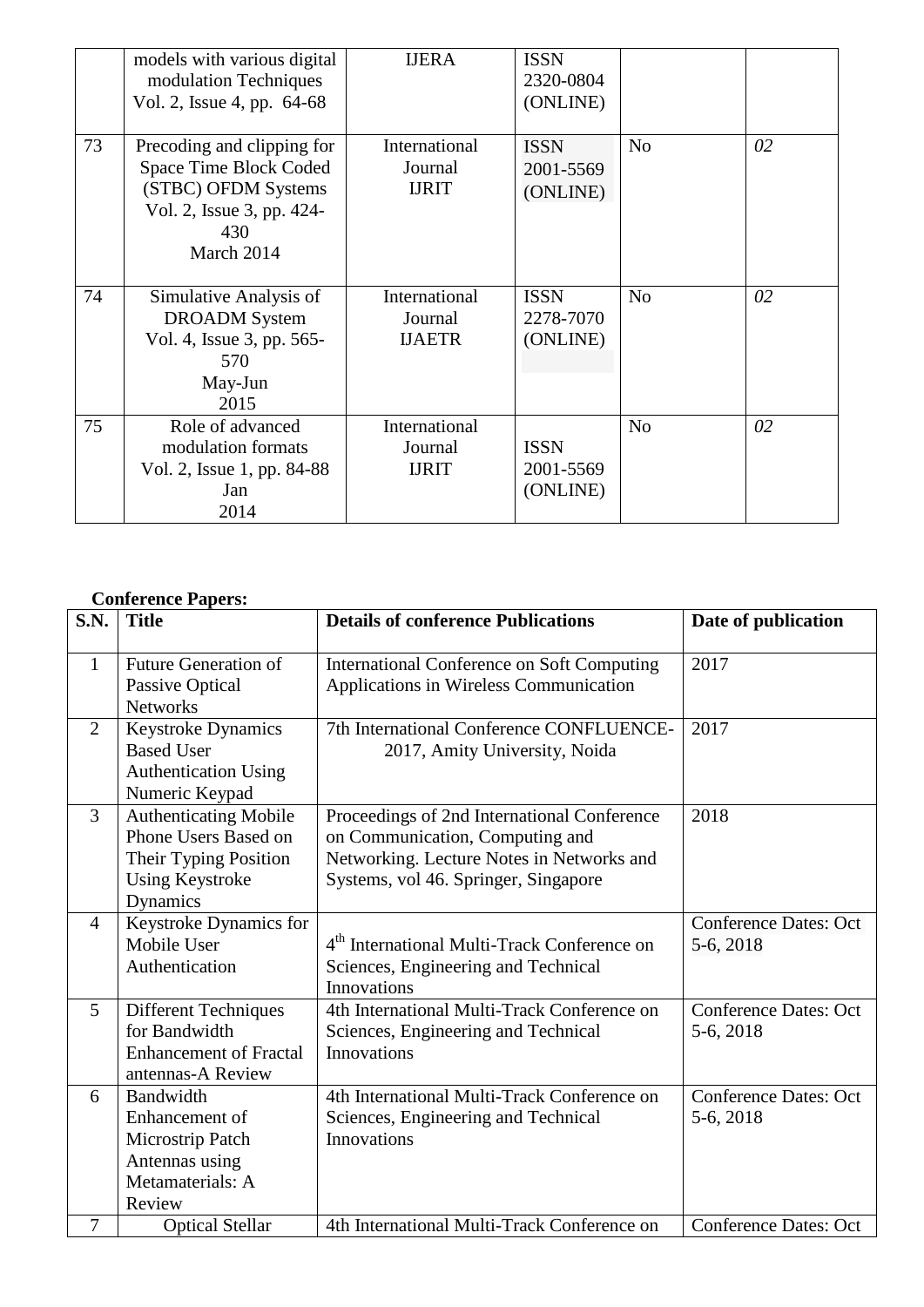|    | Interferometry $-A$<br>Review                                                                                                                                       | Sciences, Engineering and Technical<br>Innovations                                                                                                                                                                                                                                                                                                                       | 5-6, 2018         |
|----|---------------------------------------------------------------------------------------------------------------------------------------------------------------------|--------------------------------------------------------------------------------------------------------------------------------------------------------------------------------------------------------------------------------------------------------------------------------------------------------------------------------------------------------------------------|-------------------|
| 8  | Data transmission with<br>OFDM technique using<br>soliton carriers                                                                                                  | Proc. of the Second Intl. Conf. on Advances<br>In Computing, Electronics and<br>Communication - ACEC 2014. Copyright ©<br>Institute of Research Engineers and Doctors,<br>USA .All rights reserved. ISBN: 978-1-<br>63248-029-3 doi: 10.15224/978-1-63248-<br>029-3-175<br>ACEC 2014 international conference, ISBN<br>978-1-63248-029-3,<br>Held at Zurich, Switzerland | 2014              |
| 9  | Secure node localization<br>in wireless sensor<br>network: A review                                                                                                 | Accepted for Publication ICTMS-15, Dec 29-<br>30, UK, London:<br>Research Cell: An International Journal of<br>Engineering Sciences, Special Issue ICTMS-<br>15, 29-30 ISSN: 2229-6913 (Print), ISSN:<br>2320-0332 (Online)                                                                                                                                              | December 2015     |
| 10 | Radio over Fiber<br>Technology – A Review                                                                                                                           | Research Cell: An International Journal of<br>Engineering Sciences, Special Issue ICTMS-<br>15, 29-30 December 2015 ISSN: 2229-6913<br>(Print), ISSN: 2320-0332 (Online)                                                                                                                                                                                                 | December 2015     |
| 11 | Performance Analysis<br>of RoF link using<br>Mach-Zehnder<br>Modulator and its<br>parameters                                                                        | Research Cell: An International Journal of<br>Engineering Sciences, Special Issue ICTMS-<br>15, 29-30 ISSN: 2229-6913 (Print), ISSN:<br>2320-0332 (Online)                                                                                                                                                                                                               | December 2015     |
| 12 | <b>PERFORMANCE</b><br><b>ANALYSIS OF FWM</b><br><b>AT VARYING</b><br><b>DISPERSION</b><br><b>VALUES AND BIT</b><br><b>RATES</b>                                     | Research Cell: An International Journal of<br>Engineering Sciences, Special Issue ICTMS-<br>15, 29-30 ISSN: 2229-6913 (Print), ISSN:<br>2320-0332 (Online)                                                                                                                                                                                                               | December 2015     |
| 13 | <b>ANALYSIS OF</b><br>DIFFERENT TYPE OF<br><b>MODULATION</b><br><b>TECHNIQUES FOR</b><br>100km OPTICAL<br><b>FIBER CATV</b><br><b>TRANSMISSION</b><br><b>SYSTEM</b> | An International Journal of Engineering<br>Sciences, Special Issue ICTMS-16, ISSN:<br>2229-6913 (Print), ISSN: 2320-0332 (Online)<br>© 2016 MID Publications in association with<br><b>Vidya Publications</b>                                                                                                                                                            | 2016              |
| 14 | Investigations on<br>Design issues for<br><b>Optical OFDM systems</b>                                                                                               | Research Cell: An International Journal of<br>Engineering Sciences, Special Issue ICTMS-<br>16, ISSN: 2229-6913 (Print), ISSN: 2320-<br>0332 (Online) © 2016 MID Publications in<br>association with Vidya Publications                                                                                                                                                  | 25-26 JUNE 2016   |
| 15 | Performance analysis of<br>hybrid OCDMA-ROF<br>system                                                                                                               | IIE International conference, ICIET'2013, ,<br>Bangkok, Thailand:                                                                                                                                                                                                                                                                                                        | 2013Dec 25-26     |
| 16 | Factors affecting higher<br>order Soliton in soliton                                                                                                                | IIE International conference on Emerging<br>Trends in Engineering and Technology,                                                                                                                                                                                                                                                                                        | , 25-26, Dec-2013 |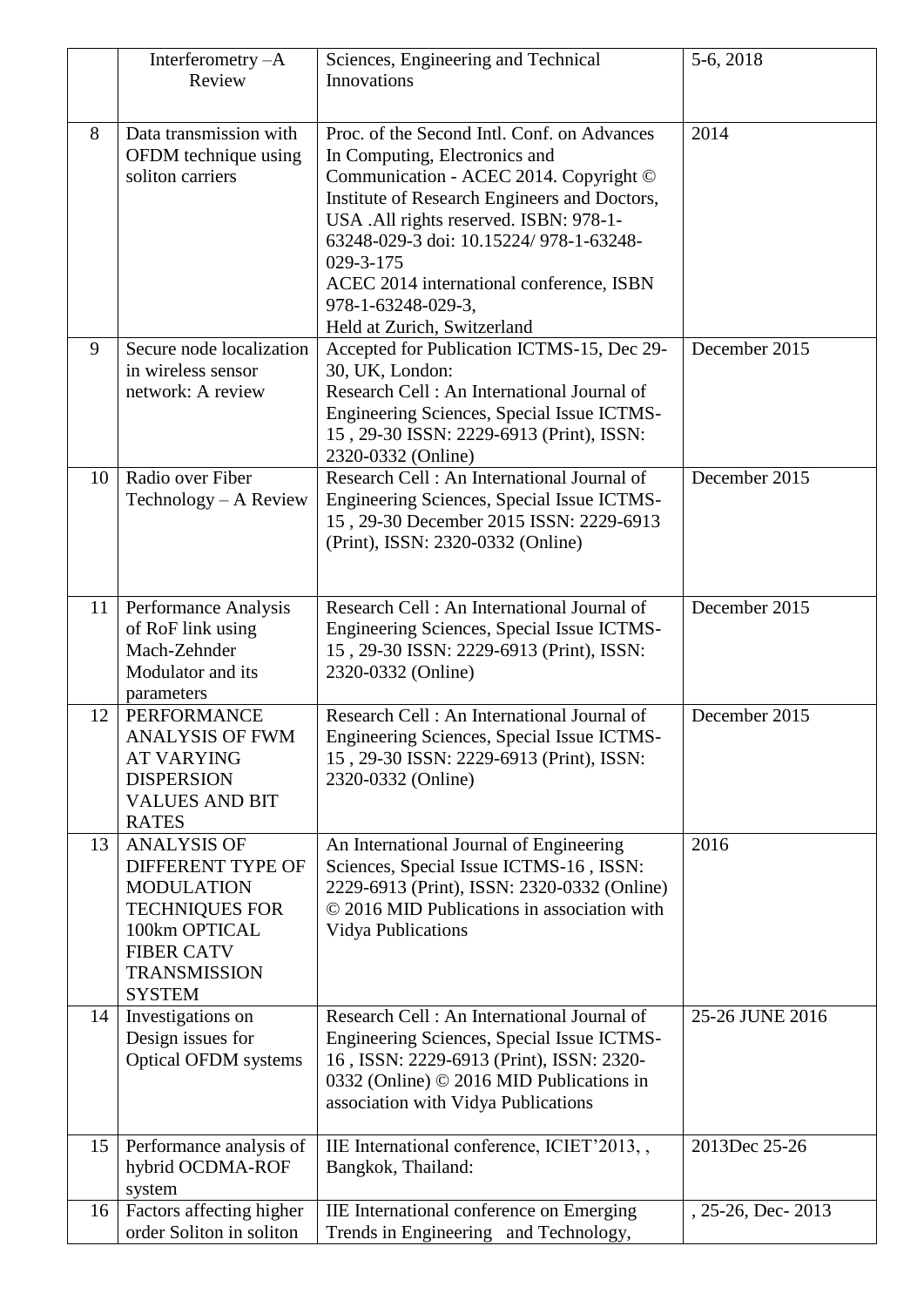|    | transmission",                                                         | ICETET'2013, Bangkok, Thailand                                                                                                  |                     |
|----|------------------------------------------------------------------------|---------------------------------------------------------------------------------------------------------------------------------|---------------------|
|    |                                                                        |                                                                                                                                 |                     |
| 17 | Various routing<br>protocols for                                       | IIE International conference on Emerging<br>Trends in Engineering and Technology,                                               | 25-26, Dec-2013     |
|    | networking                                                             | ICETET'2013, ,Bangkok,Thailand                                                                                                  |                     |
| 18 | <b>Factors Affecting</b>                                               | International Conference on Innovations in                                                                                      | Dec. 25-26, 2013    |
|    | <b>Higher Order Solitons</b><br>in Soliton Transmission                | Engineering and Technology (ICIET'2013)<br>Bangkok (Thailand)                                                                   |                     |
|    | PP09-12                                                                |                                                                                                                                 |                     |
| 19 | Residue Number system                                                  | SPIE Optical Engineering + Applications, part                                                                                   | 17 - 21 August 2014 |
|    | Distributed<br>based<br>Arithmetic approach for<br>optical-OFDM System | of SPIE Optics + Photonics symposium, ,San<br>Diego, California United States.                                                  |                     |
| 20 | Data transmission with<br>OFDM technique using<br>soliton carriers     | SPIE Optical Engineering + Applications, part<br>of SPIE Optics + Photonics symposium, ,San<br>Diego, California United States. | 17 - 21 August 2014 |
| 21 | "Performance analysis                                                  | Optics<br>Information<br>Photonics<br>for<br>and                                                                                | 21-25 August 2011   |
|    | of coded OFDM fiber-<br>optics communications"                         | Processing, SPIE Optical Engineering +                                                                                          |                     |
|    |                                                                        | Applications * *                                                                                                                |                     |
|    |                                                                        | San Diego, California, United States                                                                                            |                     |
| 22 | Simulative Analysis of                                                 | Wireless and optical communications                                                                                             | June 3-4, 2014      |
|    | operating conditions for<br>optical communication                      |                                                                                                                                 |                     |
|    | System                                                                 | Quebec, Canada                                                                                                                  |                     |
| 23 | Analysis of denoisied<br>speech signal for                             | conference<br><b>IMTC-2014</b><br>international                                                                                 | June 3-4, 2014      |
|    | different threshold                                                    | CTIEMT jalandhar city                                                                                                           |                     |
|    | selection rules                                                        |                                                                                                                                 |                     |
| 24 | <b>Accuracy Enhancement</b><br>Technique for Pseudo                    | <b>IMTC-2014</b><br>International<br>conference                                                                                 | June 3-4, 2014      |
|    | Zernike Moments"                                                       | CTIEMT jalandhar city                                                                                                           |                     |
| 25 | Performance                                                            | <b>IMTC-2014</b><br>International<br>conference                                                                                 | June 3-4, 2014      |
|    | Comparison of WDM-<br>OFDM system"                                     | CTIEMT jalandhar city                                                                                                           |                     |
| 26 | Investigate the effect of                                              | International<br><b>IMTC-2014</b><br>conference                                                                                 | June 3-4, 2014      |
|    | laser source & Line                                                    |                                                                                                                                 |                     |
|    | width on FWM power<br>in WDM system                                    | CTIEMT jalandhar city                                                                                                           |                     |
| 27 | of<br>Different<br>method                                              | <b>IMTC-2014</b><br>International<br>conference                                                                                 | June 3-4, 2014      |
|    | channels allocation<br>to<br>mitigating<br>the<br>four                 | CTIEMT jalandhar city                                                                                                           |                     |
|    | mixing<br>wave<br>non-<br>linearity system                             |                                                                                                                                 |                     |
| 28 | "RIN Evaluation with                                                   | Proceedings of the International Computer                                                                                       | April 1-3, 2008;    |
|    | dispersion                                                             | Science and Technology Conference 2008                                                                                          |                     |
|    | compensation<br>for                                                    |                                                                                                                                 |                     |
|    | Optimum Performance                                                    | San Diego, California, USA                                                                                                      |                     |
|    |                                                                        |                                                                                                                                 |                     |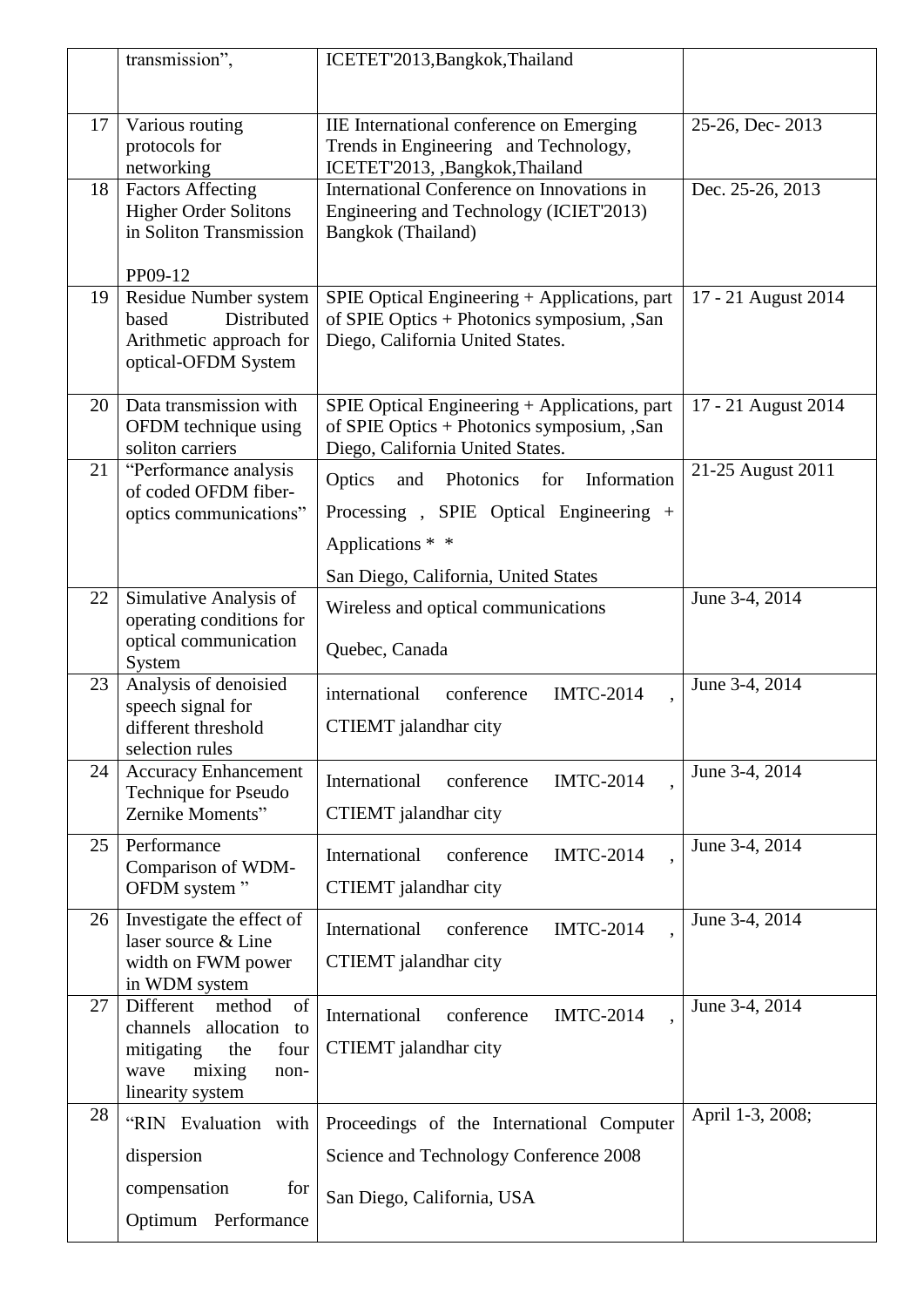|    | of Optical Transmission                                                                                         |                                                                    |                |
|----|-----------------------------------------------------------------------------------------------------------------|--------------------------------------------------------------------|----------------|
|    | System"                                                                                                         |                                                                    |                |
|    |                                                                                                                 |                                                                    |                |
| 29 | Simulative Analysis of                                                                                          | <b>ICSTC 2008</b>                                                  | 2008           |
|    | operating conditions for                                                                                        | San Diago California, USA                                          |                |
|    | Flat<br>amplitude                                                                                               |                                                                    |                |
|    | Multiwavelength                                                                                                 |                                                                    |                |
|    | Brillouin-Raman comb                                                                                            |                                                                    |                |
|    | fiber laser"                                                                                                    |                                                                    |                |
|    |                                                                                                                 |                                                                    |                |
|    | 30 Effects of higher-order<br>dispersion on XPM by<br>using VSTF method"                                        | International conference 3C-06<br>held at<br>R.V.C.E Banglore      | 2006           |
|    |                                                                                                                 |                                                                    |                |
| 31 | Simulative Analysis of<br>operating conditions for<br>raman Amplifier in a<br>amplification<br>hybrid<br>system | IASTED international conference on WOC-<br>2008, , at Qubec Canada | 26-28 May 2008 |

# **Books published as single author or co-author or as editor**

| S.N.             | Title with page no.           | Type of       | Publisher        | Whether  | No. of Co-  | Whether |
|------------------|-------------------------------|---------------|------------------|----------|-------------|---------|
|                  |                               | Book &        | $\&$             | Peer     | author $\&$ | you are |
|                  |                               | Authorship    | <b>ISSN/ISBN</b> | Reviewed | Date of     | the     |
|                  |                               |               | No.              |          | Publication | main    |
|                  |                               |               |                  |          |             | author  |
| 1.               | <b>Optical OFDM System</b>    | <b>LAP</b>    | <b>ISBN</b>      | Yes      | 00          | yes     |
|                  |                               | <b>LABERT</b> | No.978-3-        |          |             |         |
|                  |                               | Acedemic      | 659-34776-       |          |             |         |
|                  |                               | publishing    | 4 Published      |          |             |         |
|                  |                               |               | at Gemany        |          |             |         |
| 2.               | <b>Optical Communication</b>  | Do            | <b>ISBN</b>      | Yes      | 00          | yes     |
|                  | System                        |               | No.978-3-        |          |             |         |
|                  |                               |               | 659-35885-       |          |             |         |
|                  |                               |               | $\overline{2}$   |          |             |         |
| 3.               | Vibrations measurements using | Do            | ISBN No.         | Yes      | 01          | yes     |
|                  | DSP system                    |               | 978-3-659-       |          |             |         |
|                  |                               |               | 11899-9          |          |             |         |
| $\overline{4}$ . | An Analysis of CATV           | Do            | In Press         | Yes      | 00          | yes     |
|                  | Transmission using different  |               |                  |          |             |         |
|                  | modulation formats            |               |                  |          |             |         |
|                  |                               |               |                  |          |             |         |
|                  |                               |               |                  |          |             |         |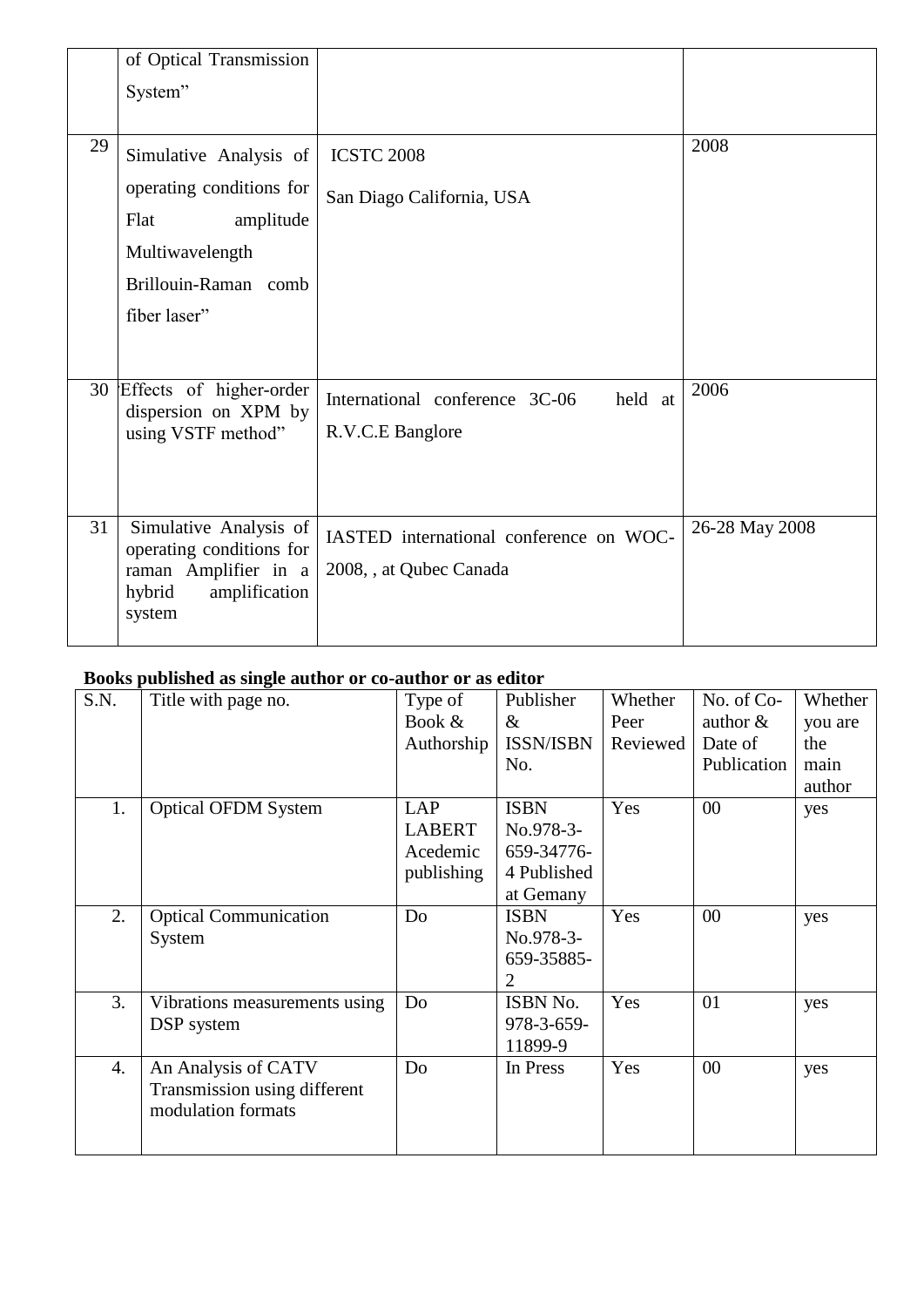## **Ph.D./ M.Tech/ M. Phil Thesis Guidance**

| Sl.              | <b>Name of</b>      | Title of Ph.D.                                     | <b>Remarks</b> |
|------------------|---------------------|----------------------------------------------------|----------------|
| No.              | student[s] for Ph.d | <b>Thesis</b>                                      |                |
| 1                | Dr.Kulwinder Singh  | Investigations on design issues for Hybrid Optical | 2017 (Awarded) |
|                  |                     | <b>ROF-OFDM</b> systems                            |                |
| $\overline{2}$   | Dr. Nancy Gupta     | Design and Performance Optimization of             | 2018           |
|                  |                     | Microstrip Patch Antennas for Broadband            | (Awarded)      |
|                  |                     | <b>Wireless Communications</b>                     |                |
| 3                | Dr.Harsimranjit     | MITIGATION OF SECURITY ISSUES IN NEXT              | 2018           |
|                  | Singh Gill          | <b>GENERATION PASSIVE OPTICAL</b>                  | (Awarded)      |
|                  |                     | <b>NETWORKS</b>                                    |                |
| $\overline{4}$ . | Dr. Baljit Saini    | Keystroke Dynamics Based User Authentication       | 2019 awarded   |
|                  |                     | for Touch Screen Mobile Devices                    |                |
| 5.               | Ms. Shally Gujral   | Bandwidth enhancement of fractal antenna design    | Perusing       |
|                  |                     | in X-Band using a composed material                |                |
| 6.               | Ms. Monika Tuteja   | Performance enhancement of microstrip antenna      | Perusing       |
|                  |                     | using a newly synthesized material                 |                |
| 7.               | Ms.<br>Simarpreet   | Performance enhancement of stellat interferometry  | Perusing       |
|                  | Kaur                | systems using multi-telescope photonic beam        |                |
|                  |                     | combiner                                           |                |
| 8.               | Simarjit Kaur       | Secure Node localization and data aggregation      | Perusing       |
|                  |                     | scheme for wireless sensor networks                |                |

# **M.Tech students guided:**

| S.             | Name Of the           | Title of the Dissertation for M.Tech                  | <b>Year</b> of Completion |  |
|----------------|-----------------------|-------------------------------------------------------|---------------------------|--|
| No.            | <b>Student</b>        |                                                       |                           |  |
| 1              | Taranvir Kaur         | Solitons transmission in optical fiber                |                           |  |
|                |                       | communication                                         |                           |  |
| $\overline{2}$ | Sandeep Kaur          | Design issues of optical code division multiple       |                           |  |
|                |                       | access system                                         |                           |  |
| 3              | Ramandeep Kaur        | Investig3ations on design issues for ROF systems      |                           |  |
| 4              | Monika                | On the accuracy of pseudo Zernike moments for         |                           |  |
|                |                       | image processing applications                         |                           |  |
| 5              | <b>Amanpreet Kaur</b> | Various design issues for CATV transmission           |                           |  |
|                |                       | systems                                               | 2014                      |  |
| 6              | Prabhdeep Kaur        | Performance enhancement of WDM system using           | <b>Completed</b>          |  |
|                |                       | reconfigurable<br>dynamic<br>optical<br>add-drop      |                           |  |
|                |                       | multiplexer                                           |                           |  |
| 7              | Anjali Gupta          | Role of advance modulation formats for coherent       |                           |  |
|                |                       | optical communication systems                         |                           |  |
| 8              | Manparveen Singh      | <b>PERFORMANCE</b><br><b>ENHANCEMENT</b><br><b>OF</b> |                           |  |
|                |                       | VARIOUS SCHEDULING ALGORITHMS IN                      |                           |  |
|                |                       | <b>WIMAX</b>                                          |                           |  |
| 9              | Paramjit Singh        | Routing protocols for networking                      |                           |  |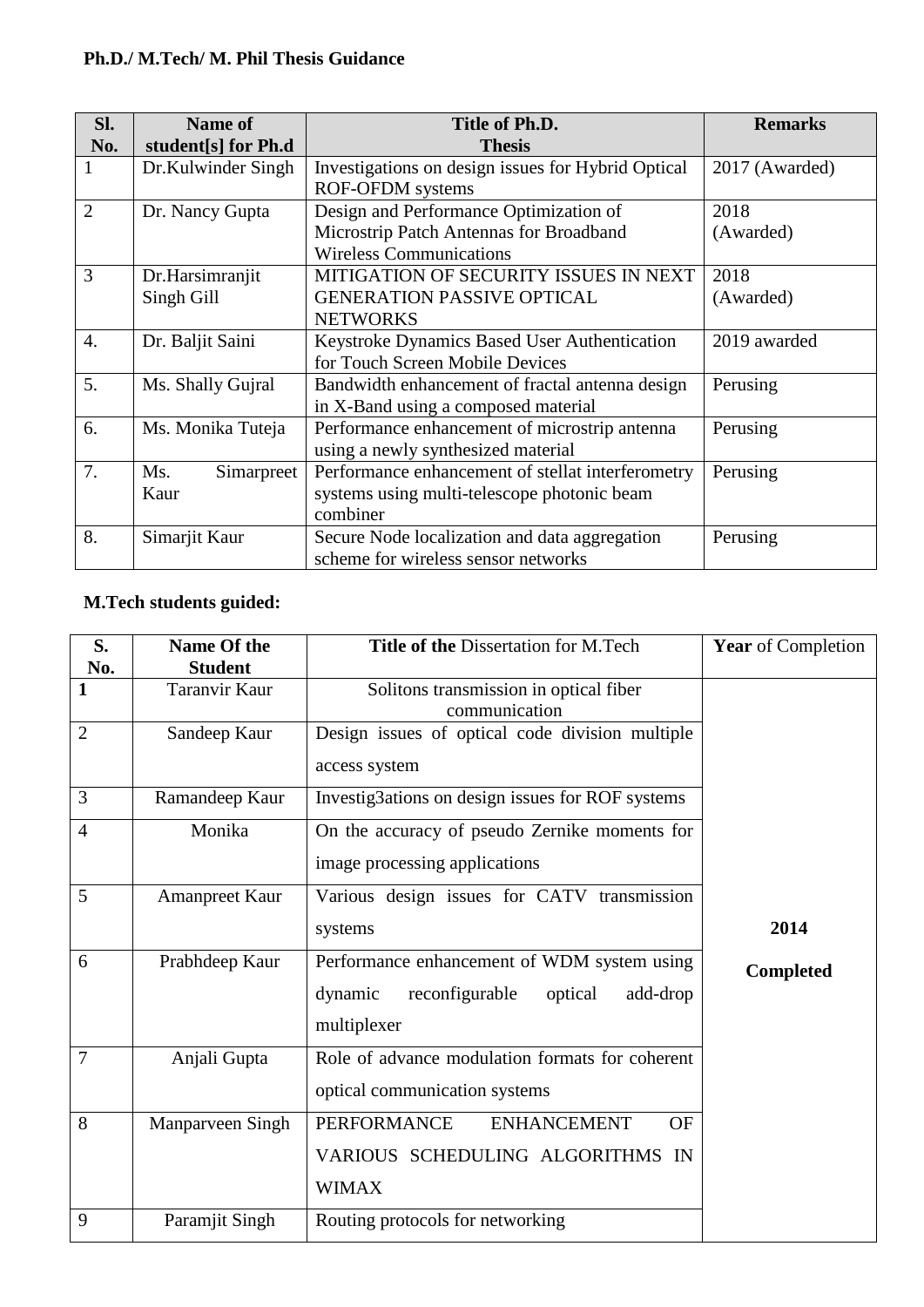| 10  | <b>Ankit Gupta</b>    | Design issues of metro networks                   |           |
|-----|-----------------------|---------------------------------------------------|-----------|
| 11  | Iqbal Deep Kaur       | Investigations on design issues of WDM systems    |           |
| 12  | Ranbir Kaur           | DENOISING OF SPEECH SIGNAL USING                  |           |
|     |                       | DISCRETE WAVELET TRANSFORM                        |           |
|     |                       |                                                   |           |
| 13  | Harmandeep Kaur       | Design issues of different OOFDM systems          |           |
| 14  | Veerpal Kaur          | Effect of RIN and clipping on CATV systems        |           |
| 15  | Sandeep Singh         | Simulation analysis of IMD in multitone analog    |           |
|     |                       | CATV transmission systems                         |           |
| 16  | Anjali Gupta          | Role of advance modulation formats in optical     |           |
|     |                       | communication systems                             |           |
| 17. | Sandeep Kaur jatana   | Role of Higher order<br>solitons<br>optical<br>in |           |
|     |                       | communication systems                             | 2015      |
| 18. | Kamaldeep Kaur        | Performance enhancement by using OTDM in          | Completed |
|     |                       | Optical communication system                      |           |
| 19. | Prabhdeep Kaur        | Synthesis and characterization of M-ferrites by   |           |
|     |                       | using Sr as doping agent                          |           |
| 20. | Harminder Singh       | Gallium doped M-Type ferites                      |           |
| 21. | Ramandeep Kaur        | Effect of Indium doping on M-Type ferrites.       |           |
| 22. | <b>Harpreet Singh</b> | Sr-Co doped Hexagonal M-Type ferrites             |           |
| 23. | Sakshi Sharma         | Design Improvements of Radio over Fiber System    |           |
|     |                       |                                                   |           |
| 24. | Sandeep Singh         | Design Improvements of CATV System by             |           |
|     |                       | <b>Employing Laser Clipping</b>                   |           |
| 25. | Amandeep Kaur         | Simulation Analysis of IMD in multitone analog    |           |
|     |                       | <b>CATV</b> transmission                          |           |
|     |                       | <b>Systems</b>                                    |           |
| 26. | Rajwinder Singh       | RIN Evaluation With and without Dispersion        |           |
|     |                       | Compensation                                      |           |
| 27  | Parveen Rani          | Analysis of Multitone                             | 2013      |
|     |                       | Microwave signals on optical fiber system using   | completed |
|     |                       | external laser                                    |           |
|     |                       | modulation                                        |           |
| 28  | Neeraj                | Design issues for OFDM Systems                    |           |
| 29  | Gursharan Singh       | Precoding and clipping for STBC coded OFDM        |           |
|     |                       | systems                                           |           |